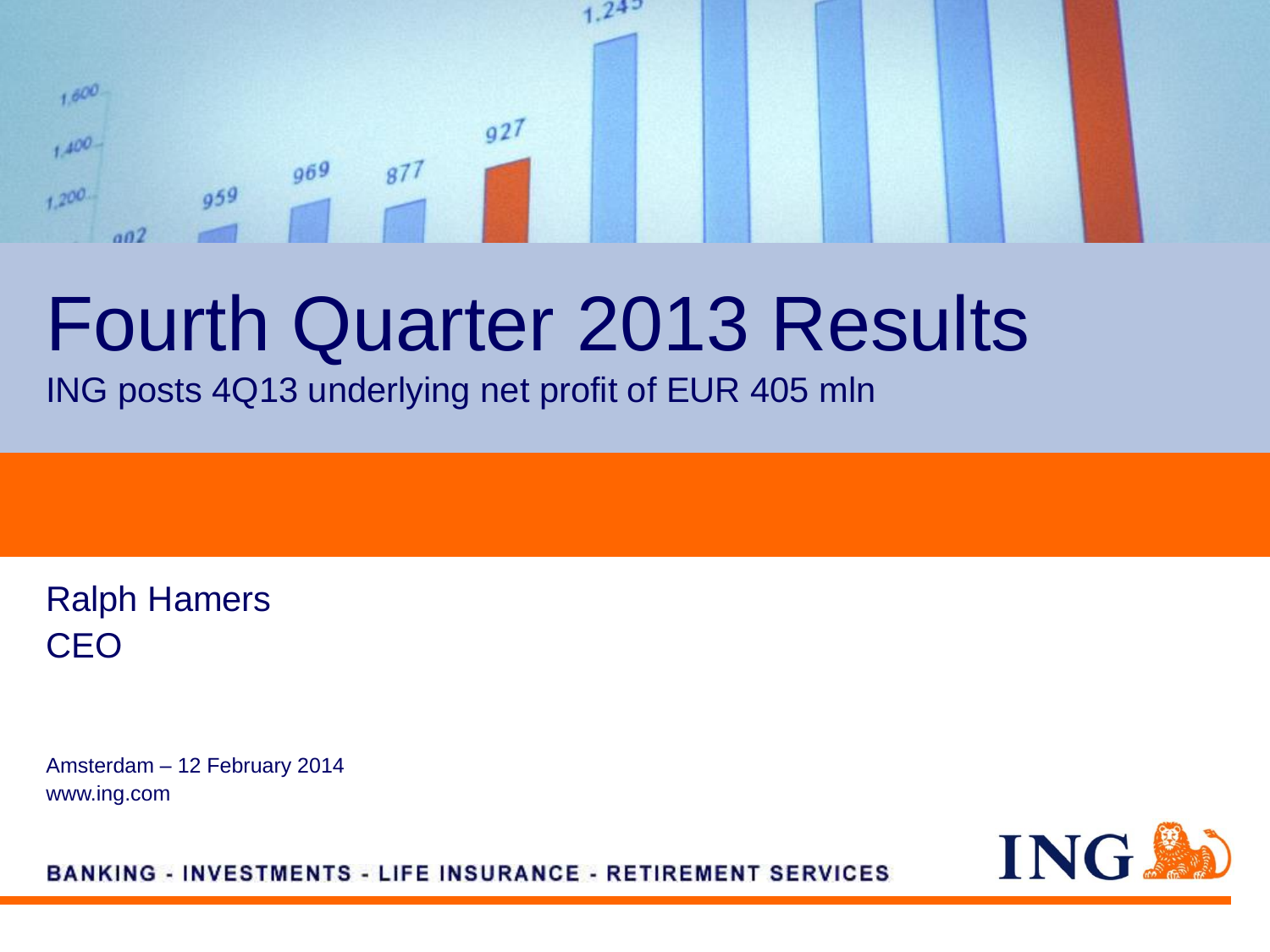## Key points.

- ING advanced further into end phase of restructuring
	- State support further reduced and IABF unwound
	- Further progress on divestment Insurance and Investment Management
	- ING Insurance on track in preparations for intended IPO in 2014
- Group posted an underlying net profit of EUR 405 mln
- Bank posted another solid quarter, with a pre-tax result of EUR 904 mln compared with EUR 283 mln in 4Q12, supported by an increase of the net interest margin to 145 bps
- The operating result of the ongoing business of ING Insurance was EUR 215 mln, primarily reflecting improved performance in Netherlands Life and lower funding costs

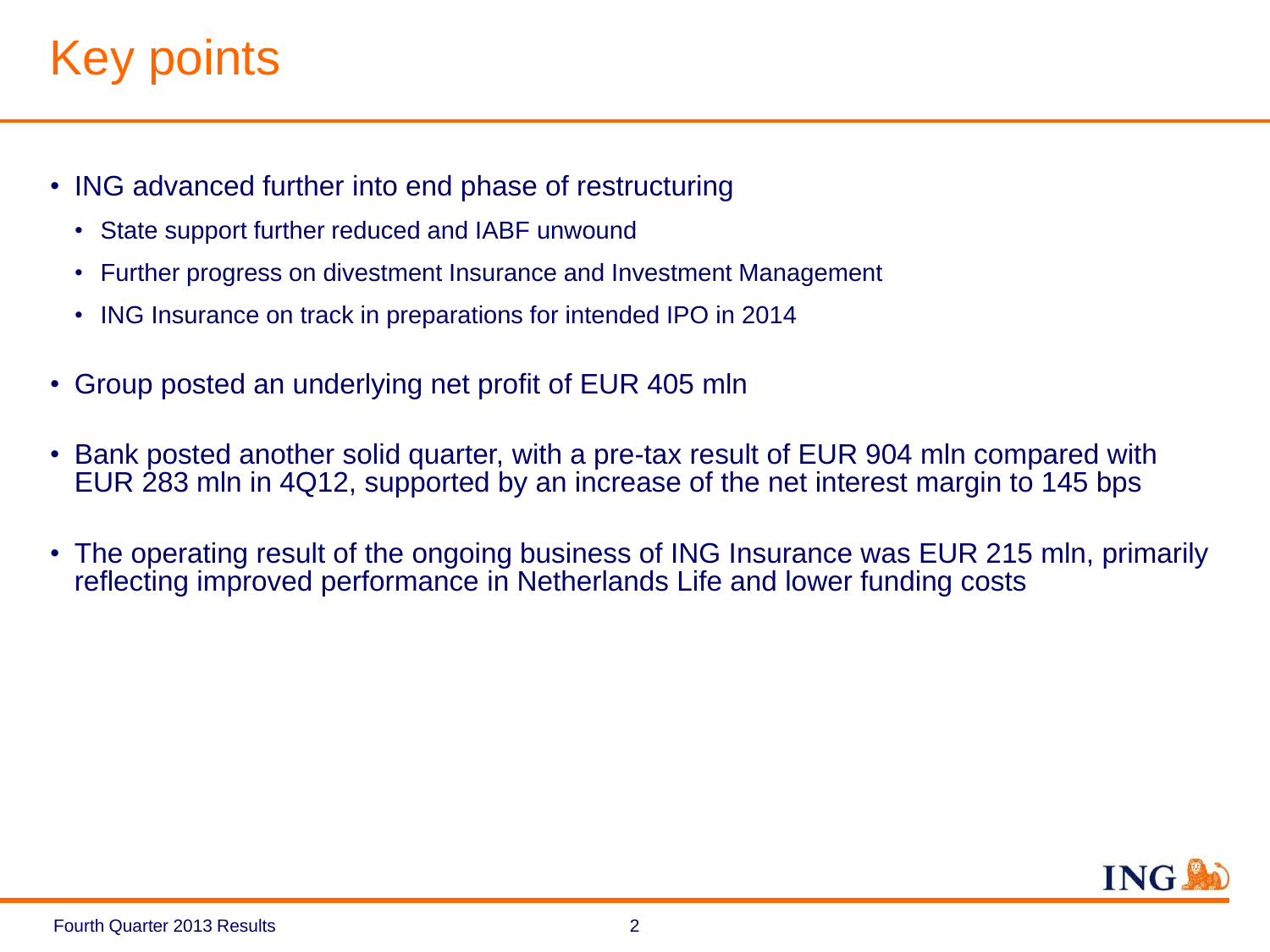## ING advanced further into end phase of restructuring

### ING made further progress on divestment Insurance/IIM

- Divestment ING Insurance/IIM Asia resolved
	- Sale of China Merchant Funds, IIM Korea and ING Life Korea closed in 4Q13
	- The announced sales of ING-BoB Life and IIM Taiwan are expected to close in 1H14
- Second tranche ING U.S. sold in October, reducing ING's remaining stake to 57%
- Stakes SulAmerica sold: 7.3% in 4Q13 and 11.3% in 1Q14. Remaining stake 10%

### ING Insurance on track in preparations for intended IPO

- Implementation of new reporting segmentation that better aligns the businesses of ING Insurance with their governance and internal management
- Capital position strengthened in advance of intended ING Insurance IPO
- ING Insurance will be appropriately capitalised at the intended IPO

### State support further reduced and IABF unwound

- ING paid EUR 1.125 bln core Tier 1 securities and premium to the Dutch State on 6 November 2013
- The next tranche is intended to be paid in March 2014; Final tranche will be paid ultimately in May 2015
- In 4Q13, the IABF facility was unwound, resulting in a EUR 99 mln pre-tax result and EUR 2 bln RWA relief



More than EUR 11 bln paid to the Dutch State (in EUR mln)



### Fourth Quarter 2013 Results 3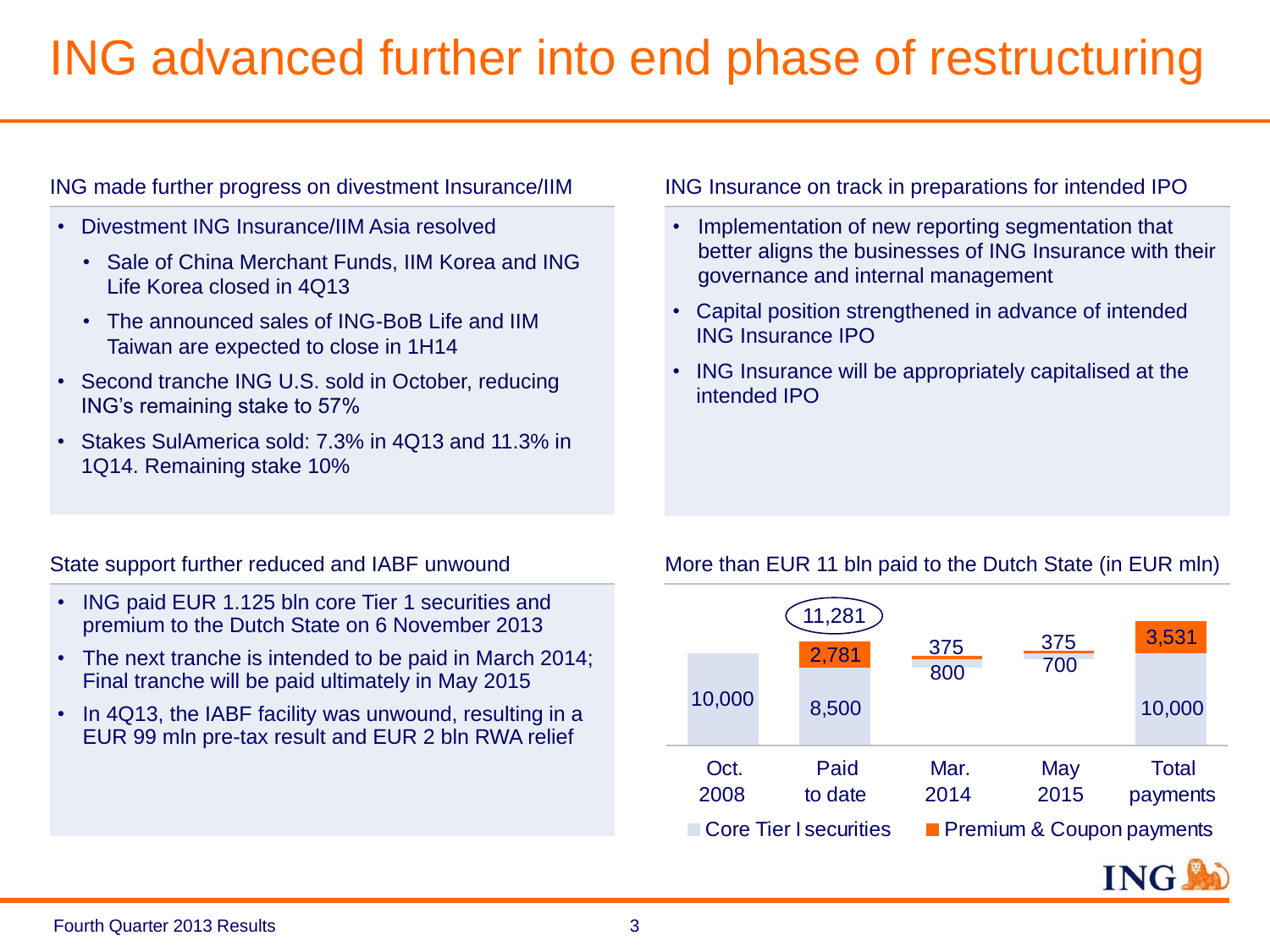## Capital position strengthened in advance of intended ING Insurance IPO



- In 4Q13, ING Group converted EUR 1 bln of ING Insurance debt into equity resulting in a reduction of gross debt of ING Insurance to EUR 3.9 bln
- The cash capital position increased with the proceeds of the sales of ING Insurance and Investment Management Asia and dividend upstream, which has been partly used to strengthen the capital position of NN Life
	- ING Insurance injected EUR 0.6 bln of capital into NN Life increasing its regulatory solvency I ratio to 221% at 4Q13
	- In 1Q14, ING Insurance provided a subordinated loan of EUR 0.6 bln to NN Life
- The 4Q13 pro-forma regulatory solvency I ratio of NN Life is 234%

\* Pro-forma cash capital of EUR 0.8 bln is after subordinated loan ING Insurance to NN Life, impact pension agreement and closing divestments \*\* Pro-forma solvency I ratio of 234% reflects impact of subordinated loan ING Insurance to NN Life and impact of pension agreement **ING**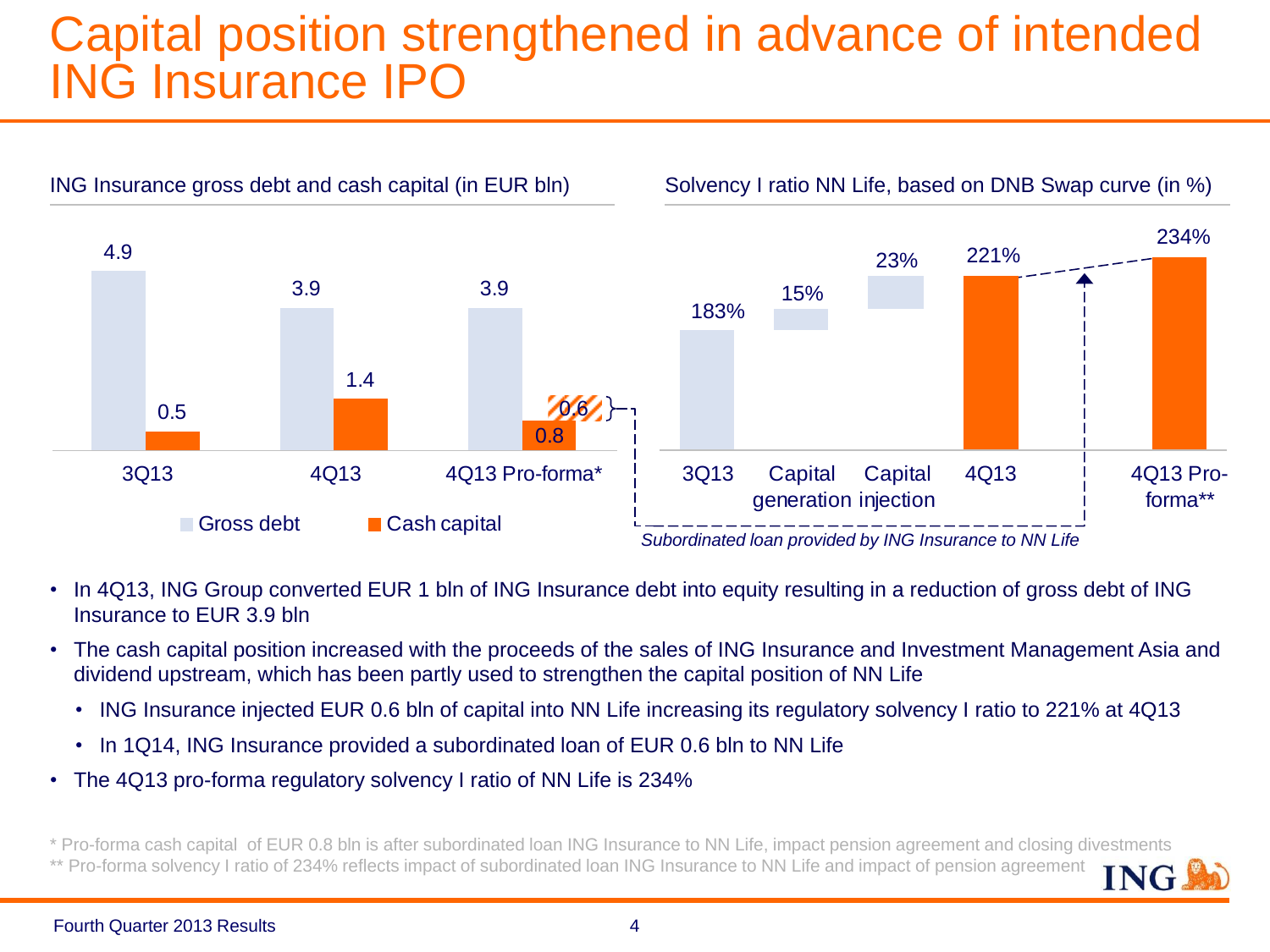### ING Insurance will be appropriately capitalised at the intended IPO

The capital position of ING Insurance is assessed on solvency, leverage and holding company buffer

- Currently all operating entities are adequately capitalized
- Holding company 4Q13 pro-forma cash capital position was EUR 0.8 bln
- Gross debt position EUR 3.9 bln; fixed cost coverage not yet at the desired level
- Objective for leverage and fixed cost coverage ratios to be consistent with single A rating
- Final capital levels are subject to regulatory approval



### ING Insurance IGD ratio (in EUR bln) Strong increase ING Insurance IGD ratio

• IGD ratio for ING Insurance rose to 252%, due to EUR 1 billion debt-to-equity conversion by ING Group, the improved solvency position of NN Life and the release of required capital for ING Life Korea, partly offset by the one-off charge in the Japan Closed Block VA

\* Pro-forma IGD ratio reflects the move to FV accounting on Japan Closed Block VA, the pension agreement and closing of divestments

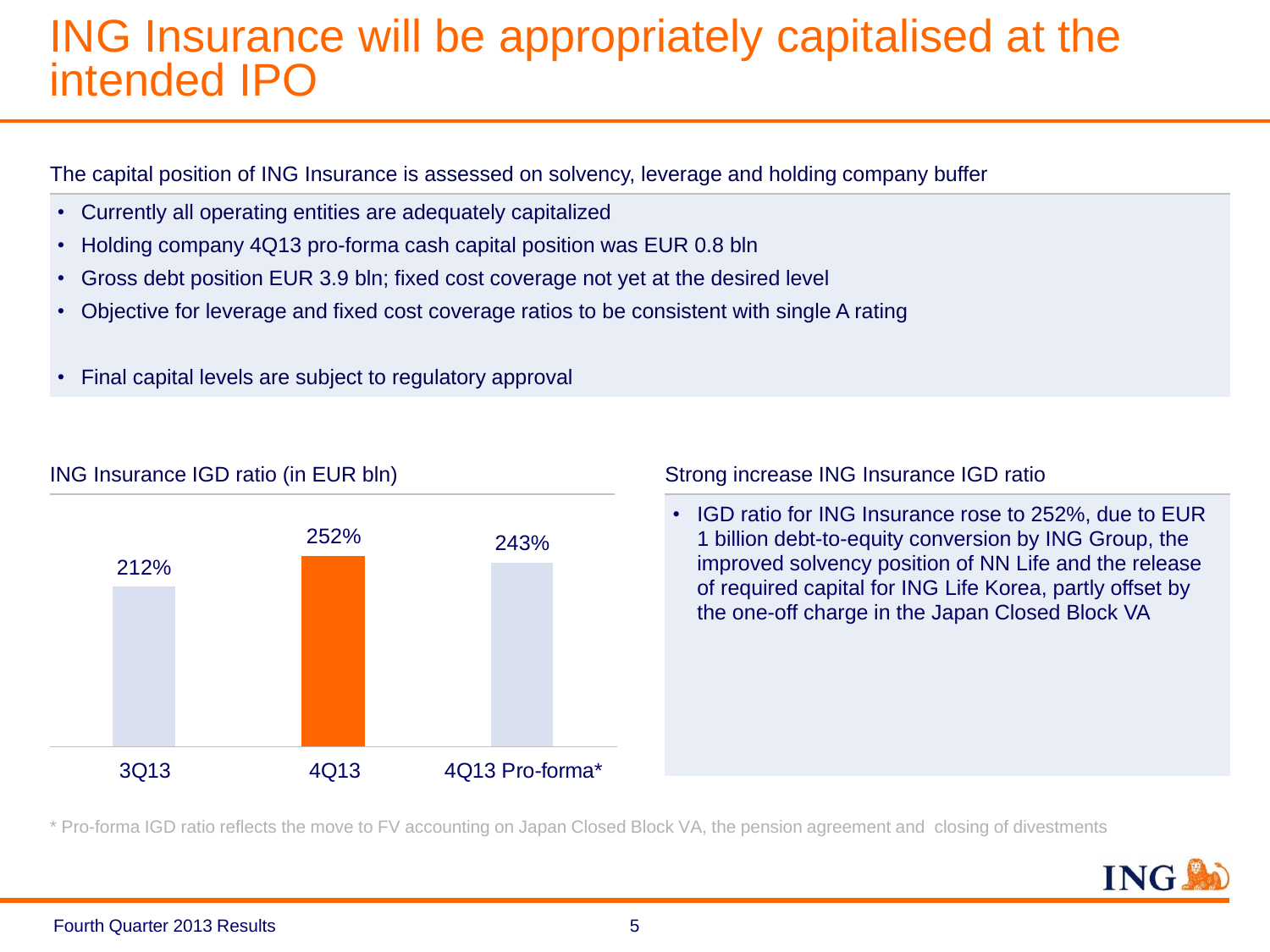### Double leverage covered by (market) value ING US, SulAmerica and ING Insurance

Group double leverage comfortably covered by (market) value ING U.S., SulAmerica and ING Insurance (in EUR bln)



Double leverage increased to EUR 5.0 bln in 4Q13...

- Proceeds from sale Insurance stakes amounted to EUR 0.9 bln in 4Q13
- In addition, ING converted EUR 1 bln of debt from ING Insurance into Equity

...but well covered by ING Insurance divestments

- Transaction structure and size of the intended base case IPO of ING Insurance still to be determined
- IPO expected in 2014 depending on market circumstances

\* Stake in SulAm includes sale of 11.5% stake that was closed in 1Q14 (EUR 180 mln) and market value remaining stake of 10% in SulAm (EUR 145 mln)

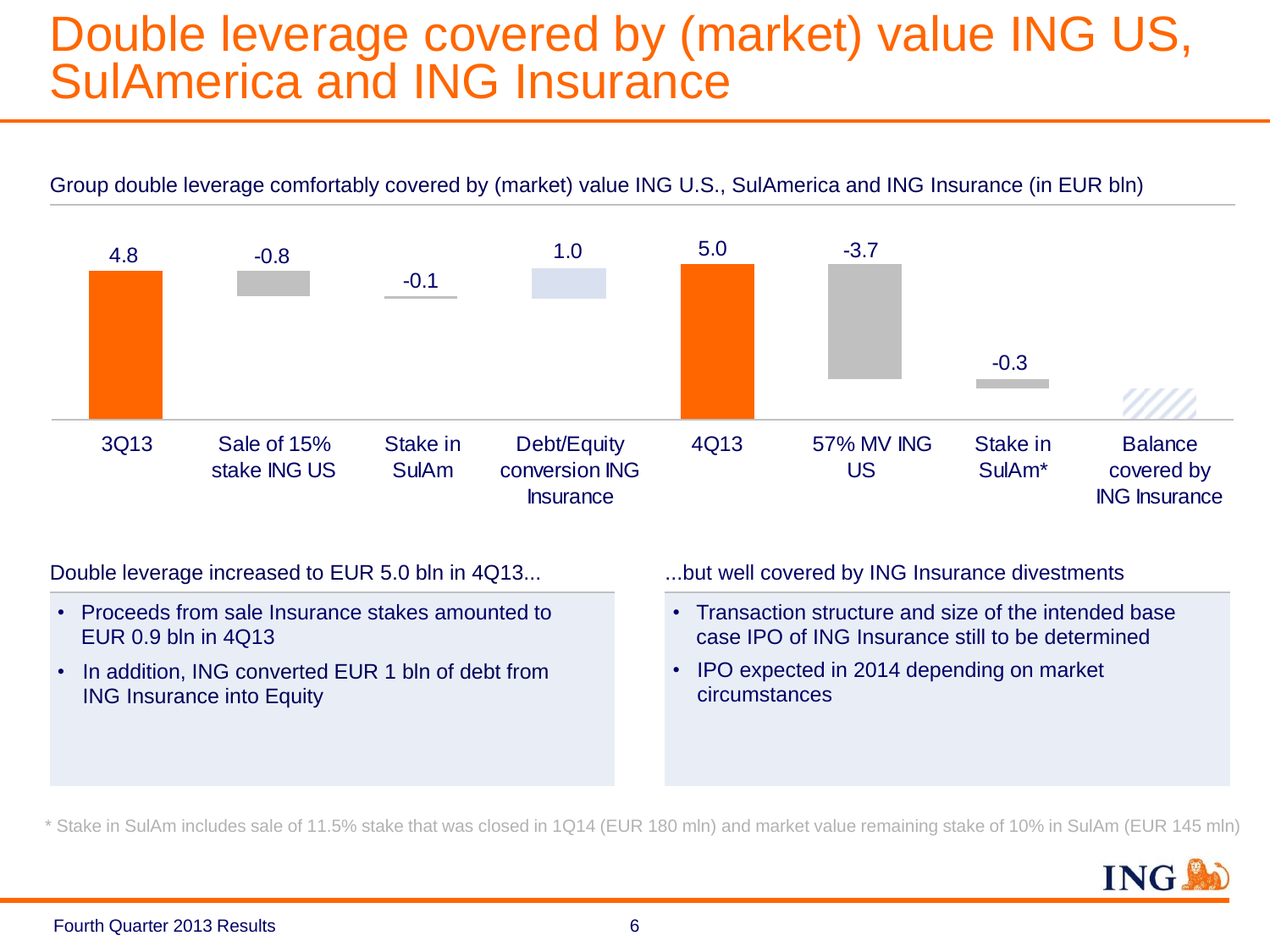### ING reached agreement to make Defined Benefit Pension Fund financially independent

Pension agreement will have strong benefits for ING\*

- ING Group will be released from all financial obligations under the closed Dutch Defined Benefit pension plan including indexation and funding
- The cross guarantee between Bank and Insurance which kept both jointly and separately liable for future obligations will be terminated. Consequently, this is an important step for the IPO of ING Insurance in 2014
- The agreement makes the ING pension fund financially independent and removes accounting and equity volatility for ING Bank and ING Insurance
- New Collective Defined Contribution (CDC) pension scheme, which started at 1 January 2014, reduces volatility of pension costs in P&L

Decline pension asset in 4Q13 due to lower discount rate

• In 4Q13, the net pension asset decreased as result of the reduction of the discount rate

Financial impact in 1Q14\*

P/L impact (after tax) (in EUR bln)

|                          | <b>ING</b><br>Bank | ING<br>Insurance |
|--------------------------|--------------------|------------------|
| Settlement payment       | $-0.3$             | $-0.1$           |
| Pension asset write down | $-0.5$             | $-0.3$           |

### Capital impact

| <b>CRD IV core Tier 1 ratio</b>       | $-1.0\%$ -points |
|---------------------------------------|------------------|
| CRD IV core Tier 1 ratio fully loaded | $-0.2%$ -points  |
| <b>IGD</b> ratio                      | -3%-points       |
| Solvency ratio NN Life                | -10%-points      |

### Financial impact in 4Q13

Equity impact (after tax) (in EUR bln)

|                             | <b>ING</b> | <b>ING</b><br><b>Bank</b> Insurance |
|-----------------------------|------------|-------------------------------------|
| <b>Shareholders' Equity</b> | $-1.6$     | $-0.7$                              |



\* Subject to final agreement and market developments prior to closing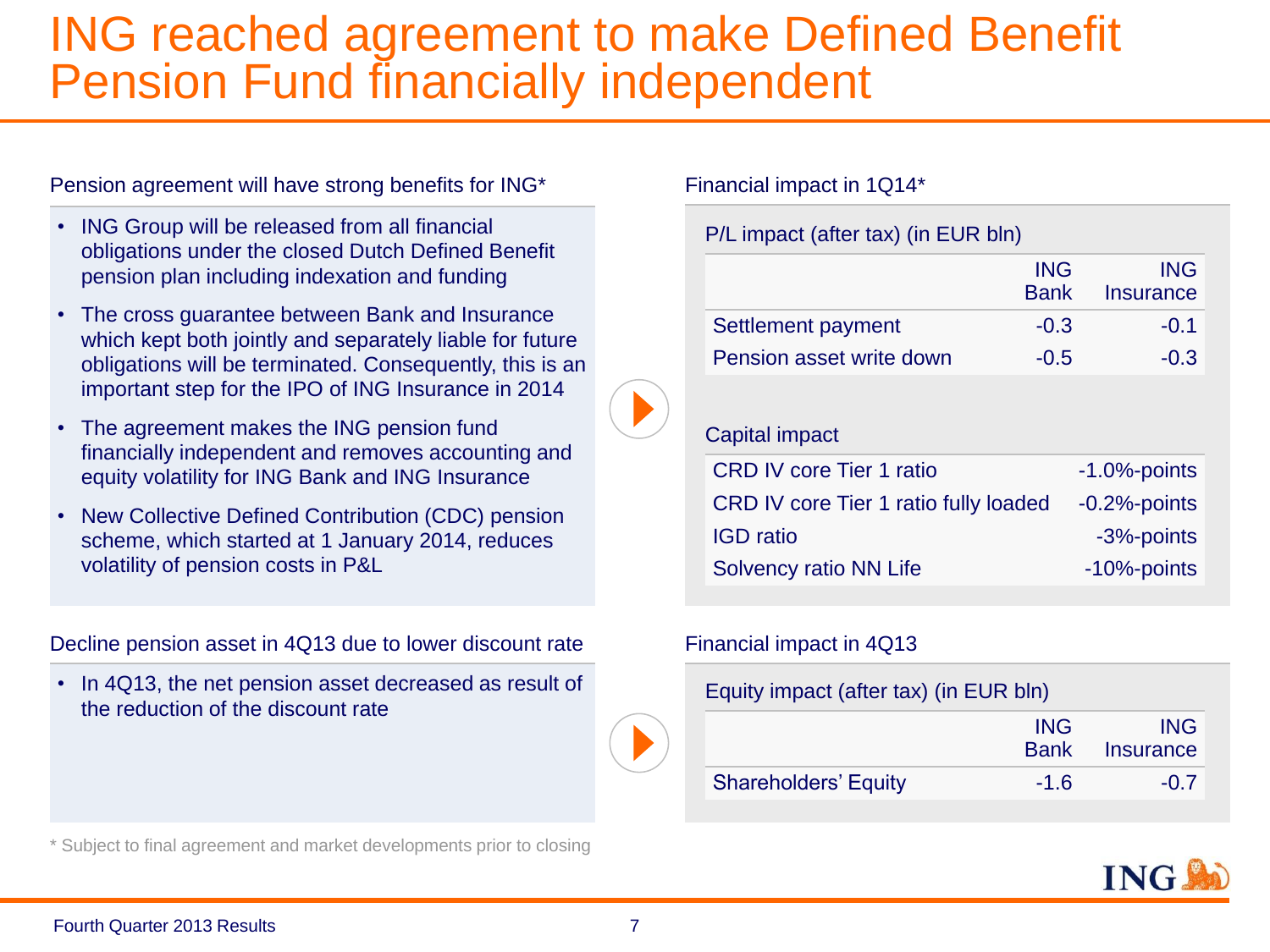# 2013 results

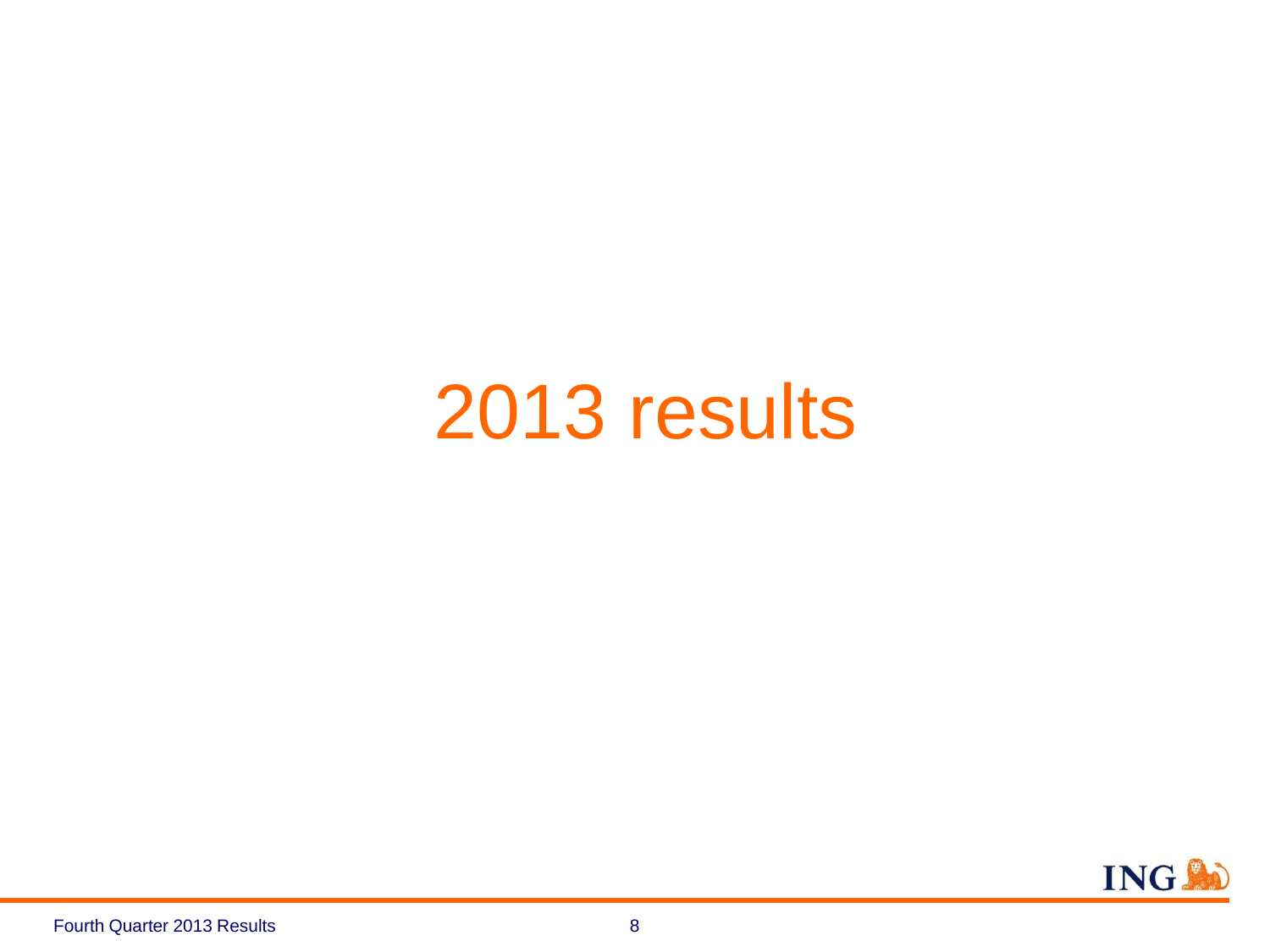## ING Group posts underlying net profit of EUR 3,255 mln in FY 2013





### Divestments, discontinued operations and special items (in EUR mln)

|                                            | 4Q13  | 3Q13   | 4Q12   |
|--------------------------------------------|-------|--------|--------|
| <b>Underlying net result Group</b>         | 405   | 978    | 163    |
| Gains/losses on divestments                | $-38$ | $-950$ | 1,612  |
| <b>Results from divested units</b>         |       |        | $-50$  |
| Discontinued operations ING U.S.           | 179   | 79     | 301    |
| Discontinued operations Insurance/IIM Asia | 33    | 56     | 78     |
| <b>Special items</b>                       | $-40$ | $-63$  | $-624$ |
| <b>Net result Group</b>                    | 539   | 101    | 1,482  |



### Fourth Quarter 2013 Results 9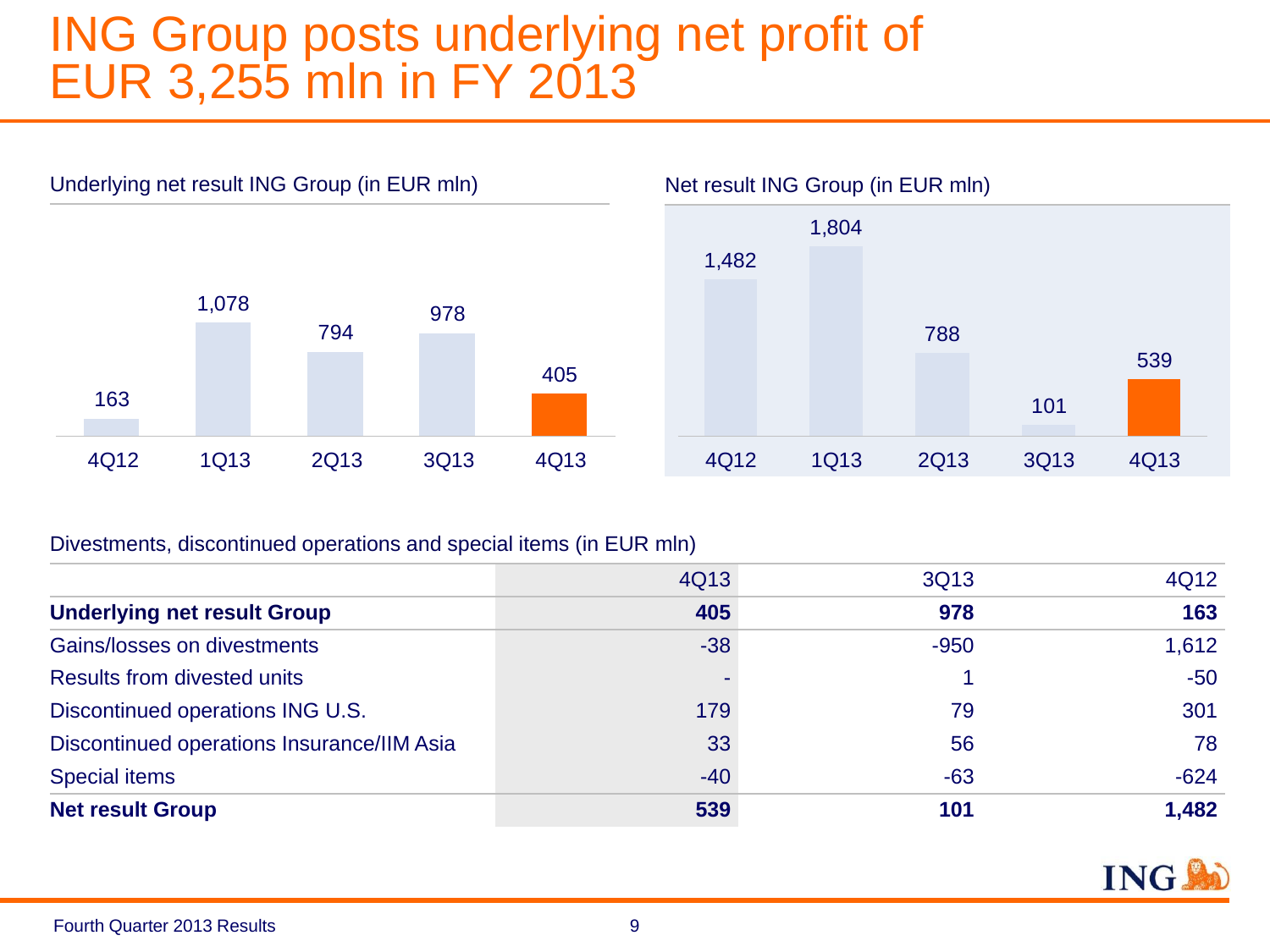## ING Bank posted another solid quarter



- ING Bank posted a solid fourth-quarter underlying result before tax of EUR 904 mln, reflecting an increase in the interest margin to 145 basis points, and despite seasonally lower activity in Financial markets
- Results included a EUR 76 million restructuring charge in Retail NL to accelerate savings programmes, which was more than compensated by a EUR 99 million profit related to the unwinding of the IABF
- Risk costs remained elevated at EUR 560 mln, down from 4Q12, but slightly up from 3Q13

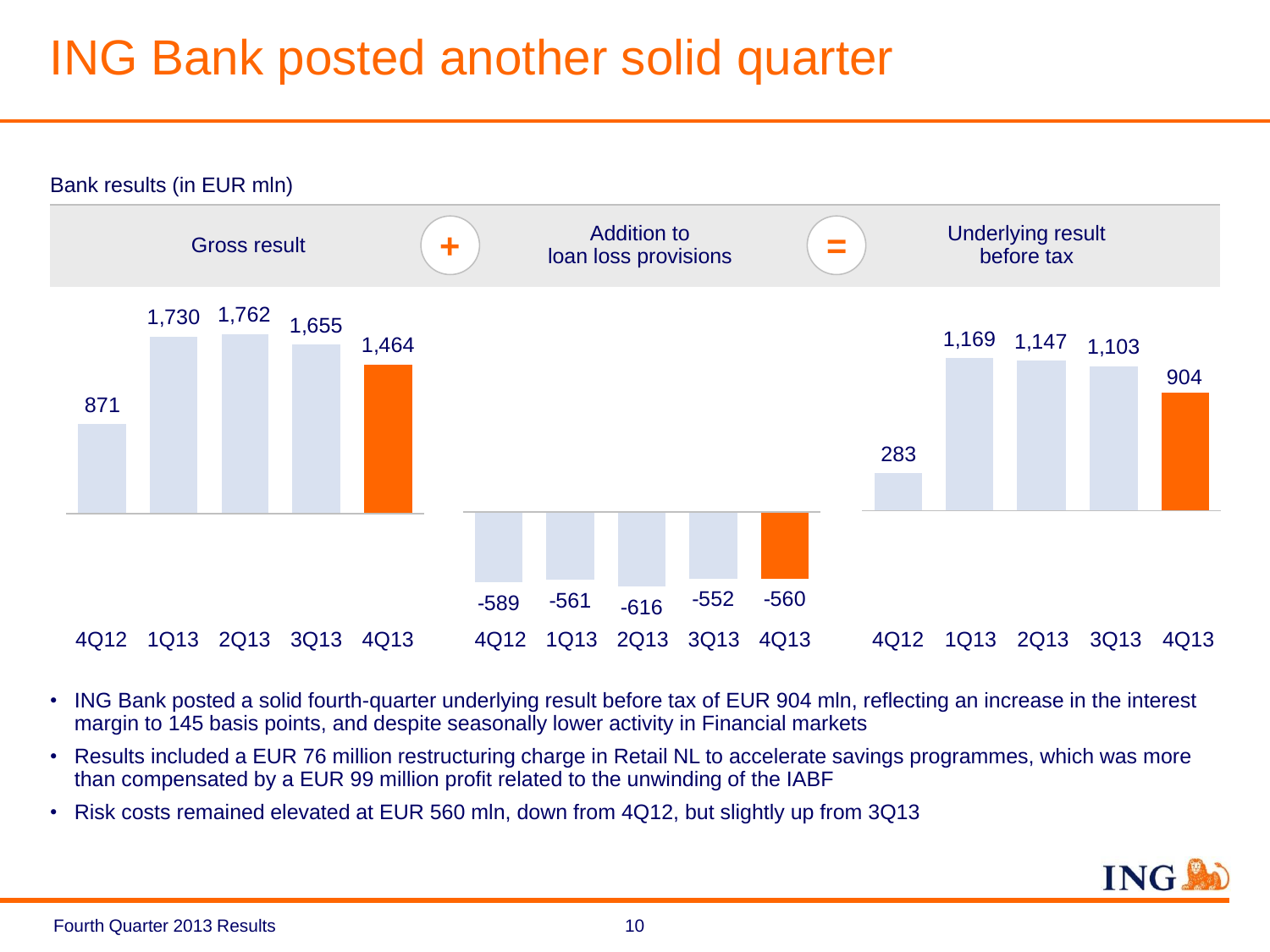## Net interest margin increased further to 145 bps



- Net interest result (in EUR mln)
- ING Bank (based on avg Balance Sheet)
- Lending (based on avg Client Balances)
- Savings & Deposits/PCM (based on avg Client Balances)
- Net interest result increased versus both 4Q12 and 3Q13 despite lower volumes and lower results from FM
- Net interest margin slightly up from 3Q13 to 145 bps
- Net interest margin of 145 bps includes around -5 bps of costs in Bank Treasury for replacing short-term funding with long-term funding for existing loans that will be isolated and transferred to the Corporate Line as of 1Q14
- The NIM is expected to remain at around these levels in



### **Average balance sheet remained relatively stable in 4Q13**

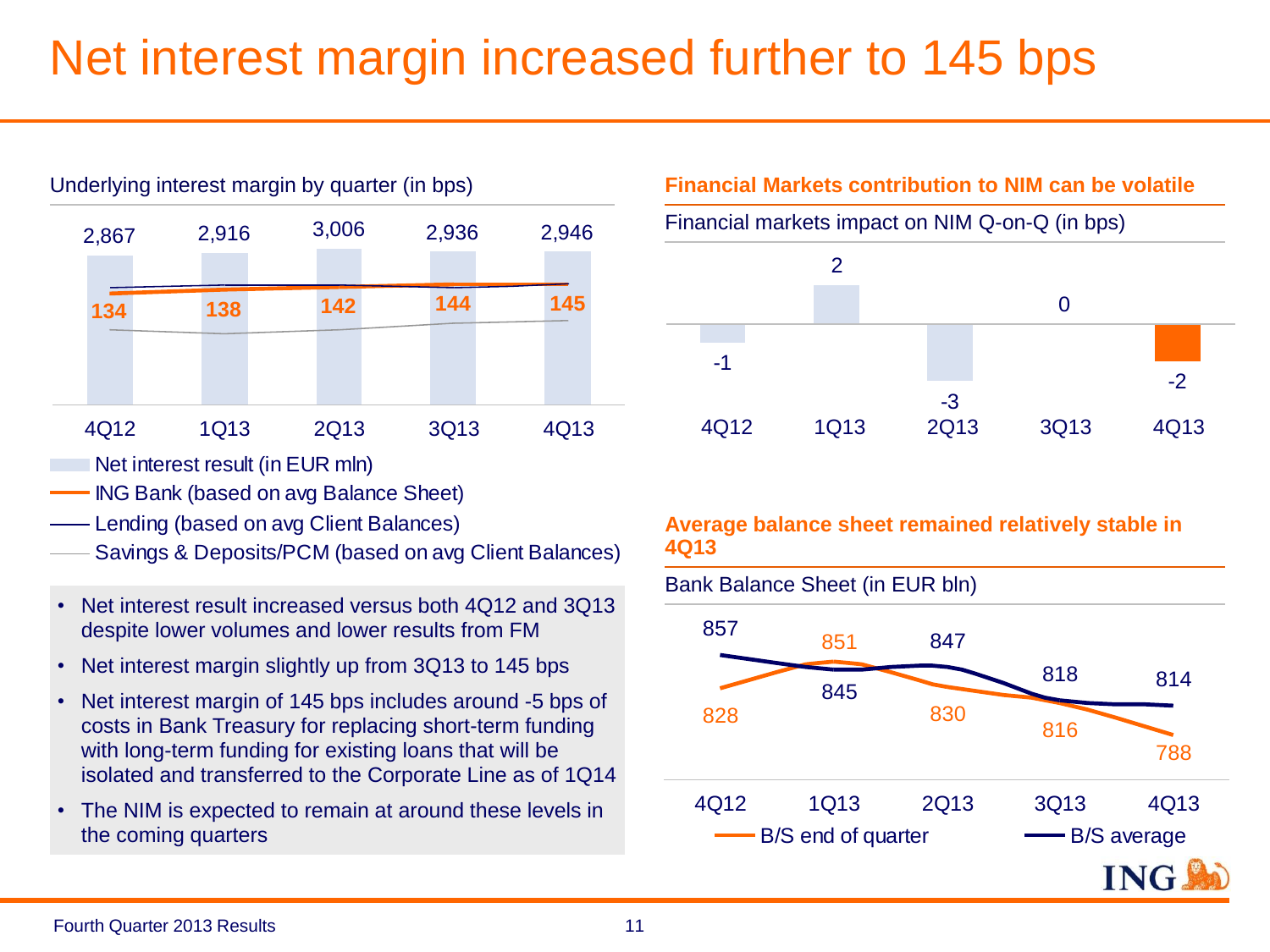## Net lending increased in both Retail and Commercial Banking



Net lending, excluding the impact of FX and asset transfers/sales, increased by EUR 2 bln

- Net lending in Retail Banking increased by EUR 1.6 bln as higher net lending in Retail Belgium, Retail Germany and Retail RoW offset lower net lending in the Netherlands
- Net lending in Commercial Banking increased by EUR 0.4 bln as higher net lending in Structured Finance and Trade Finance Services within General Lending & Transaction Services offset lower net lending in Real Estate Finance and Lease run-off.

\* SF is Structured Finance; REF is Real Estate Finance; GL&TS is General lending & Transaction Services; Other includes lease run-off

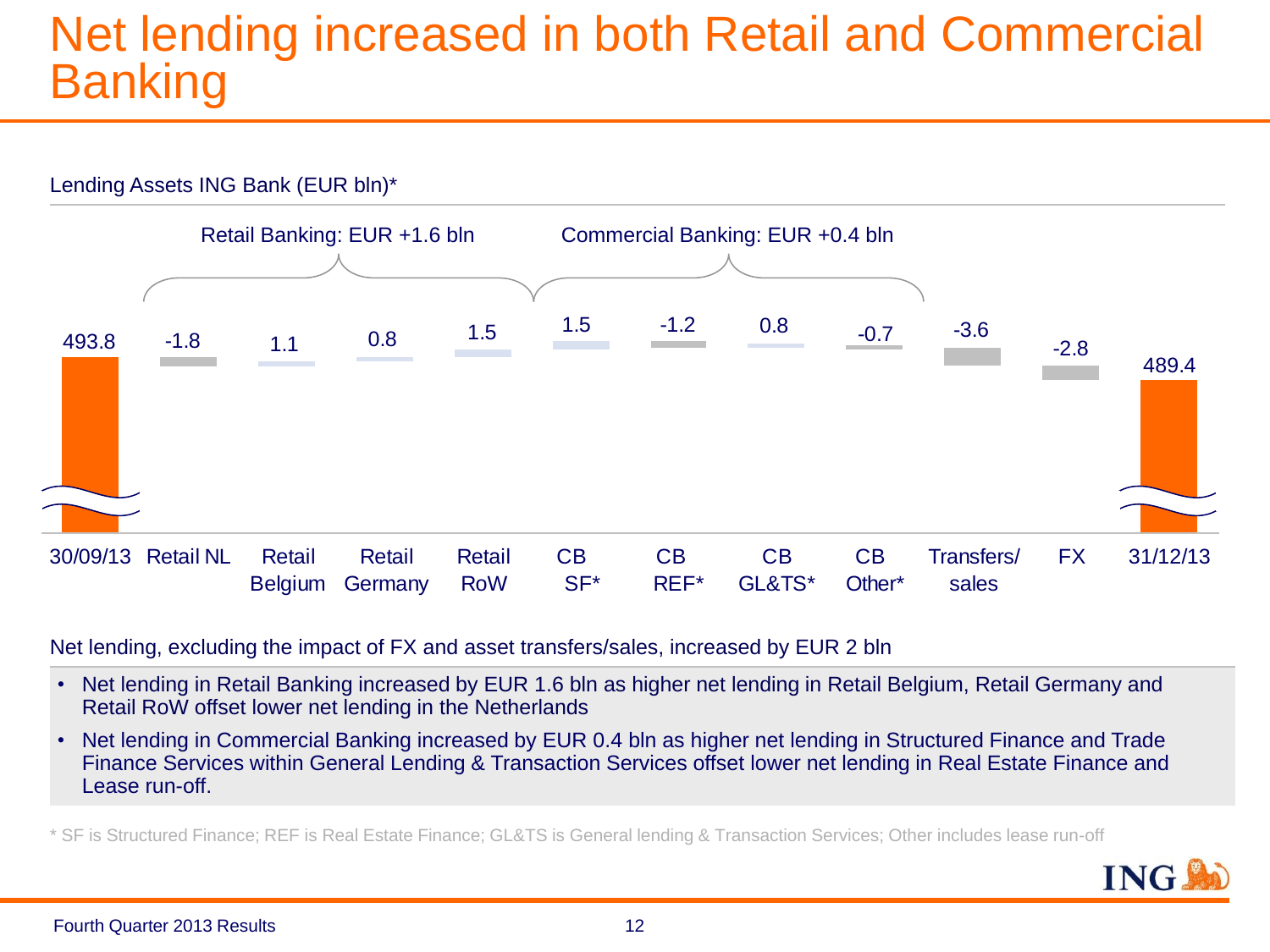## Operating expenses remain flat



- Underlying expenses rose 0.5% from 4Q12 to EUR 2,351 mln, mainly due to EUR 38 mln higher pension and additional restructuring costs in Retail Netherlands, largely offset by cost savings, transfer of WUB staff to ING Insurance, lower annual charge for the Dutch Bank tax and favourable currency effects.
- Compared with 3Q13, expenses rose 10.9%, mainly due to the EUR 149 mln annual Dutch bank tax and EUR 20 mln of higher restructuring costs versus 3Q
- The full-year cost development has remained relatively stable, despite higher pension costs and restructuring charges
- The full-year 2013 cost income ratio improved to 56.8% from 60.3% in 2012

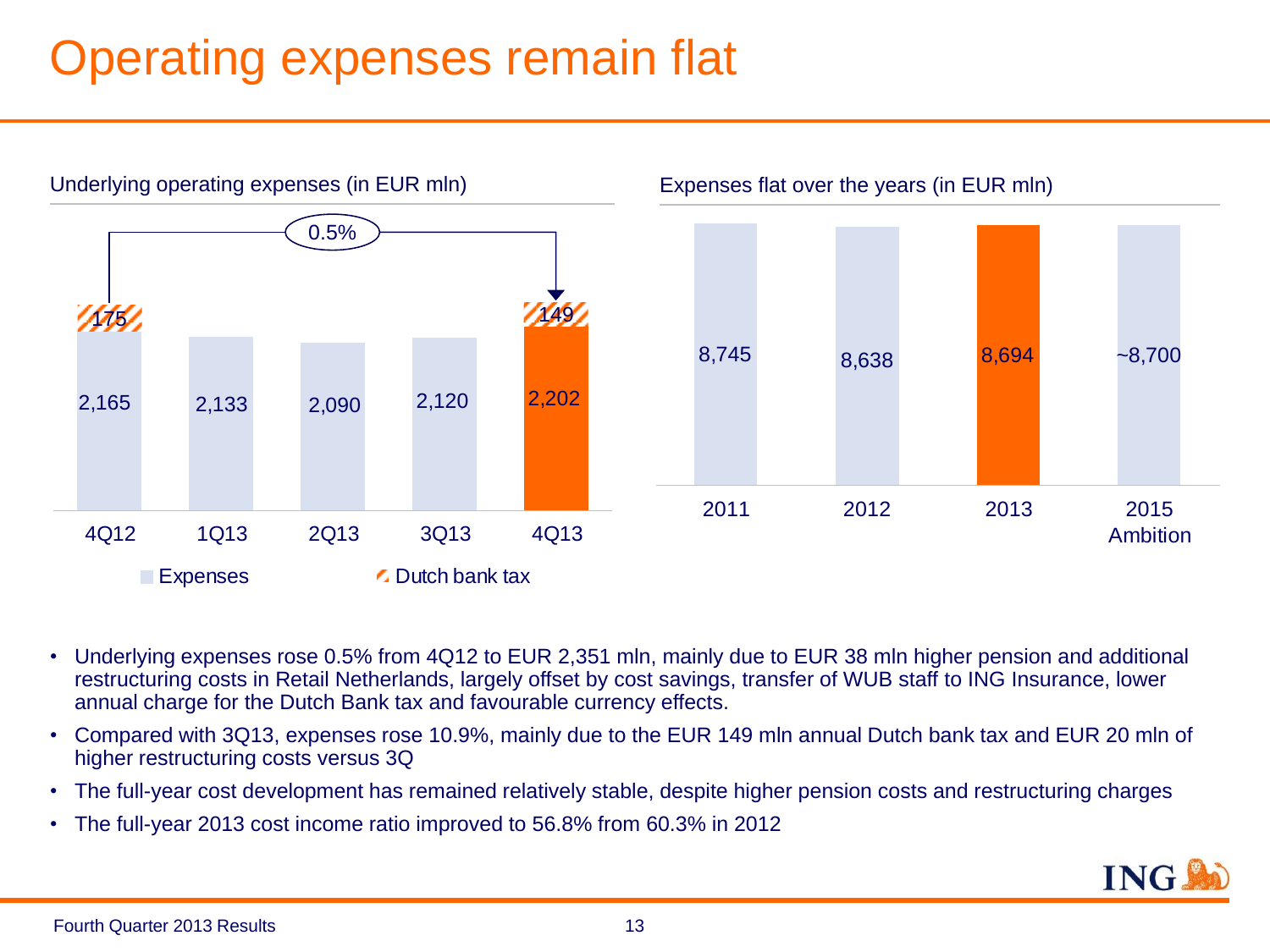## Restructuring programmes on track to reach cost savings of EUR 880 mln by 2015

### Restructuring programmes (in EUR mln)

|             |                           | Announced | Cost savings<br>achieved | Remaining<br>cost savings<br>by 2015 | <b>Total cost</b><br>savings<br>by 2015 | <b>Total FTE</b><br>reduction<br>by 2015 |
|-------------|---------------------------|-----------|--------------------------|--------------------------------------|-----------------------------------------|------------------------------------------|
|             | <b>Retail Banking NL</b>  | 3Q11/4Q12 | 279                      | 151                                  | 430                                     | 4,100                                    |
|             | <b>Retail Banking NL</b>  | 4Q13      |                          | 30                                   | 30                                      | 300                                      |
| <b>Bank</b> | <b>ING Bank Belgium</b>   | 4Q12      | 41                       | 119                                  | 160                                     | 1,115                                    |
|             | <b>Commercial Banking</b> | 3Q12      | 138                      | 122                                  | 260                                     | 1,000                                    |
|             | <b>Total Bank</b>         |           | 458                      | 422                                  | 880                                     | 6,515                                    |

- In 3Q11 and 2H12, cost-saving initiatives were announced for Retail NL, ING Belgium and Commercial Banking to improve future performance and reduce annual expenses by a combined EUR 840 mln by 2015
- In 4Q13, ING has taken additional restructuring costs of EUR 76 mln for Retail Banking Netherlands. This is an extension of existing cost-saving initiatives and is expected to lead to additional cost savings of EUR 30 mln by 2015
- At ING Belgium, total FTE reduction increased by 115 FTE resulting in an additional cost saving of EUR 10 mln by 2015.
- Cost savings realised so far are EUR 458 mln with a further EUR 422 mln still to come.
- Headcount reductions related to the restructuring programmes are estimated at 6,515, of which 4,068 have already left ING
- ING will continue to look for further cost savings

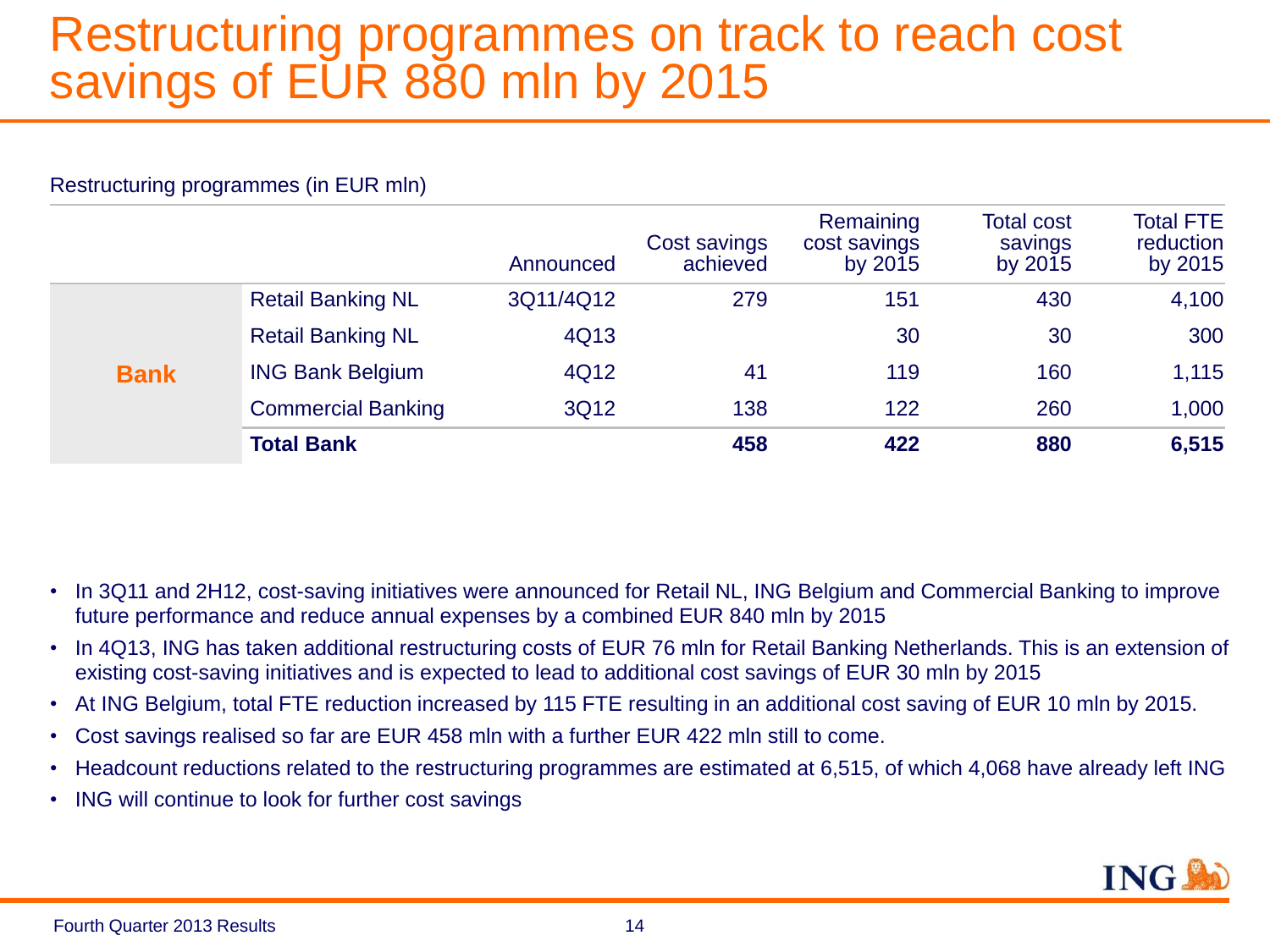## Risk costs down versus 4Q12, slightly up from 3Q13

Underlying additions to loan loss provisions



Underlying additions to loan loss provisions

- Risk costs increased by EUR 8 mln to EUR 560 mln, driven by Retail Belgium, General Lending & TS and Business Lending NL offsetting lower additions in Structured Finance and Real Estate Finance
- Risk costs Real Estate Finance incorporate DNB's review on ING Bank's Commercial Real Estate portfolio

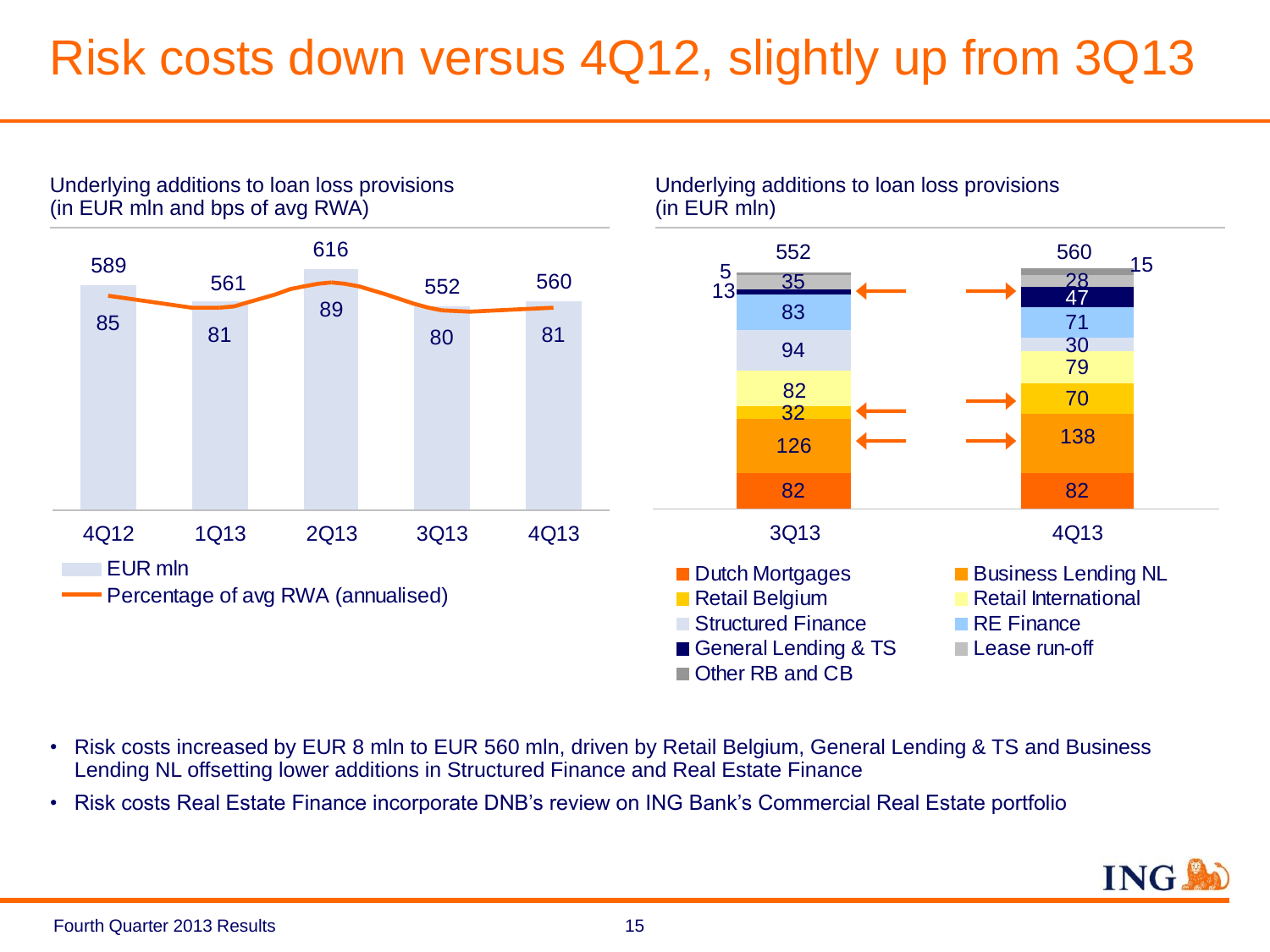## NPL ratio increased slightly to 2.8%



Non-performing loans (in EUR and %)

- The NPL ratio increased slightly to 2.8% in 4Q13, mainly due to a decrease in credit outstandings
- The amount of NPLs increased by EUR 0.2 bln, mainly due to higher NPLs in Business Lending NL, Dutch mortgages and General Lending offset by lower NPLs in Retail Banking International
- The NPL ratio for Business Lending NL, Real Estate Finance and Lease run-off remained relatively high in 4Q13
- The NPL ratio for Dutch mortgages rose slightly to 1.9%

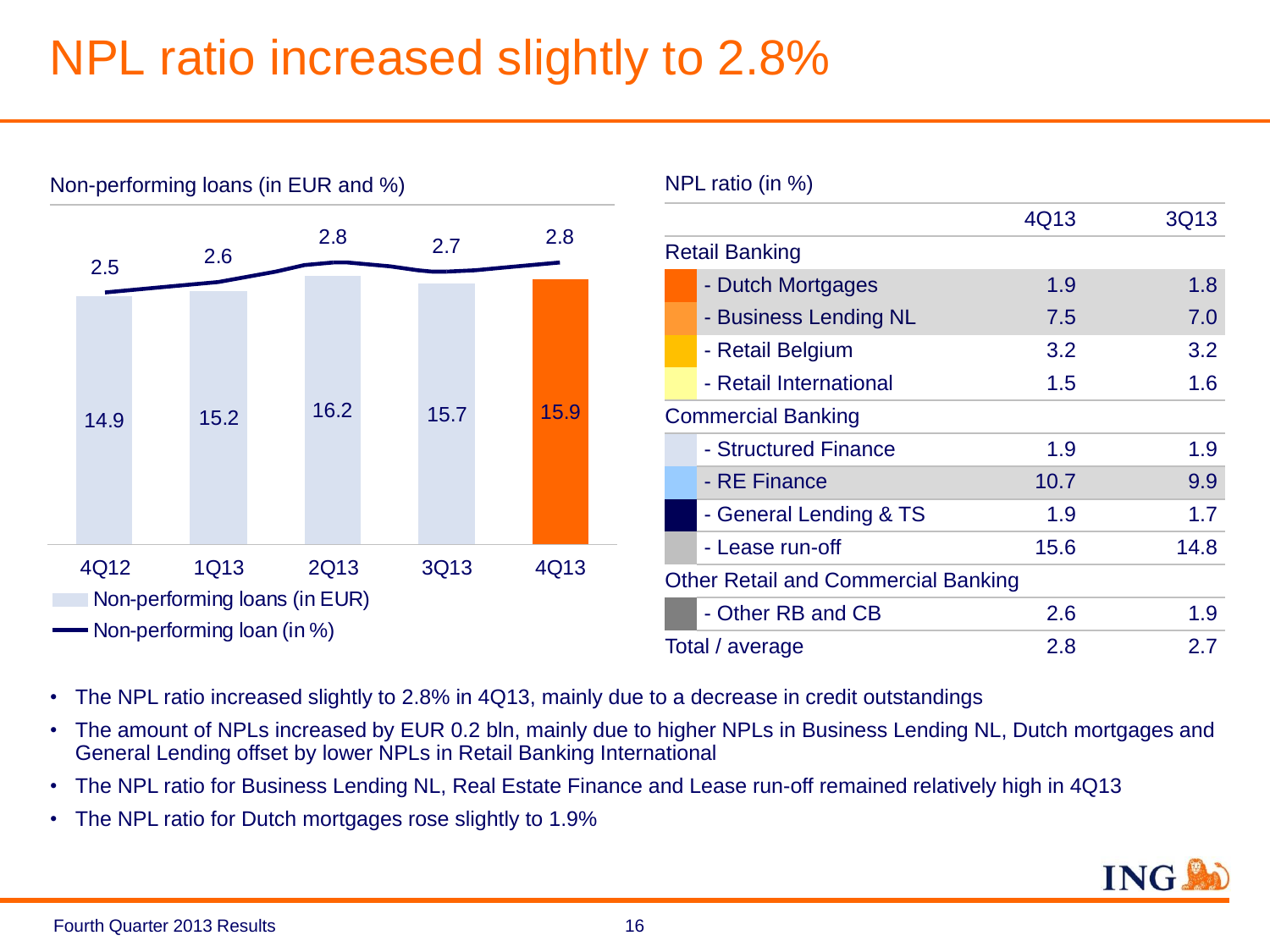## Provisions continue to exceed write-offs



### Net provisions have structurally outweighed write-offs (in EUR bln)



- Net additions to loan loss provisions and write-offs have increased in the past years, reflecting the recessionary environment
- Net additions to loan loss provisions have structurally exceeded write-offs resulting in a higher stock of provisions
- ING's coverage ratio, defined as stock of provisions divided by the NPLs, was 38.6% in 4Q13, up from 37.6% in 3Q13 and up from 36.9% in 4Q12.
- ING's loan book is well collateralised: approximately 80% of the portfolio consists of secured lending such as mortgages, Real Estate Finance, Leasing and Structured Finance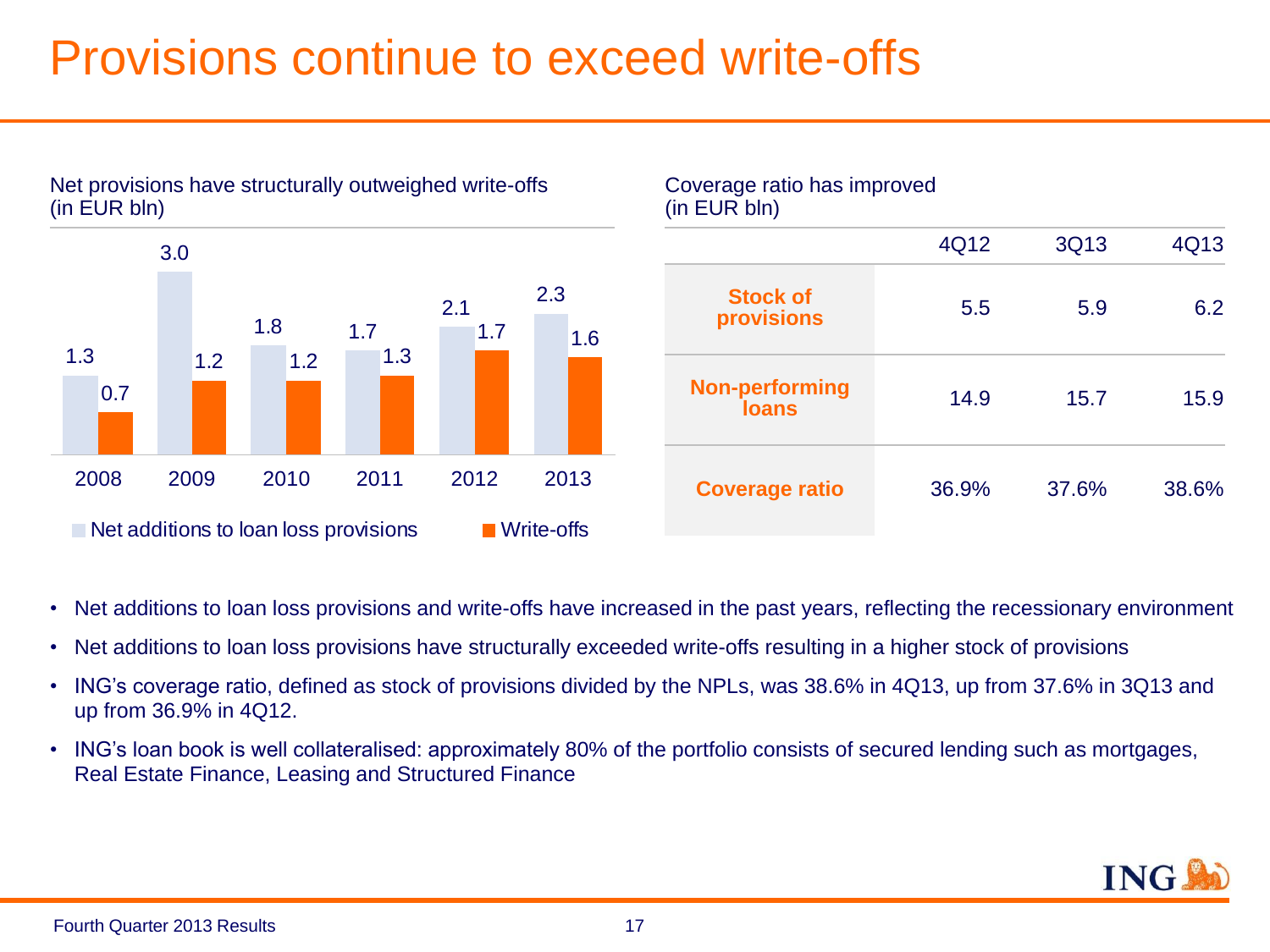## Risk costs Retail Banking Netherlands remain elevated



### Risk costs Dutch mortgages and Business Lending NL (in EUR mln)

Non-performing loans ratio Dutch mortgages and business Lending NL (in %)



Non-performing loans Dutch mortgages and Business Lending NL (in EUR bln)



Risk costs Retail Banking NL expected to remain elevated

- Risk costs for Dutch mortgages remained stable vs 3Q13, while the NPL ratio increased slightly to 1.9%
- Average LTV Dutch mortgages was 91% at 4Q13
- Average risk weight Dutch mortgages rose to 19% at 4Q13
- Risk costs for Business Lending were EUR 138 mln, down from 4Q12 but up from 3Q13
- Given the continuing weak domestic economic environment in the Netherlands, risk costs in Retail Banking Netherlands are expected to remain elevated in the coming quarters

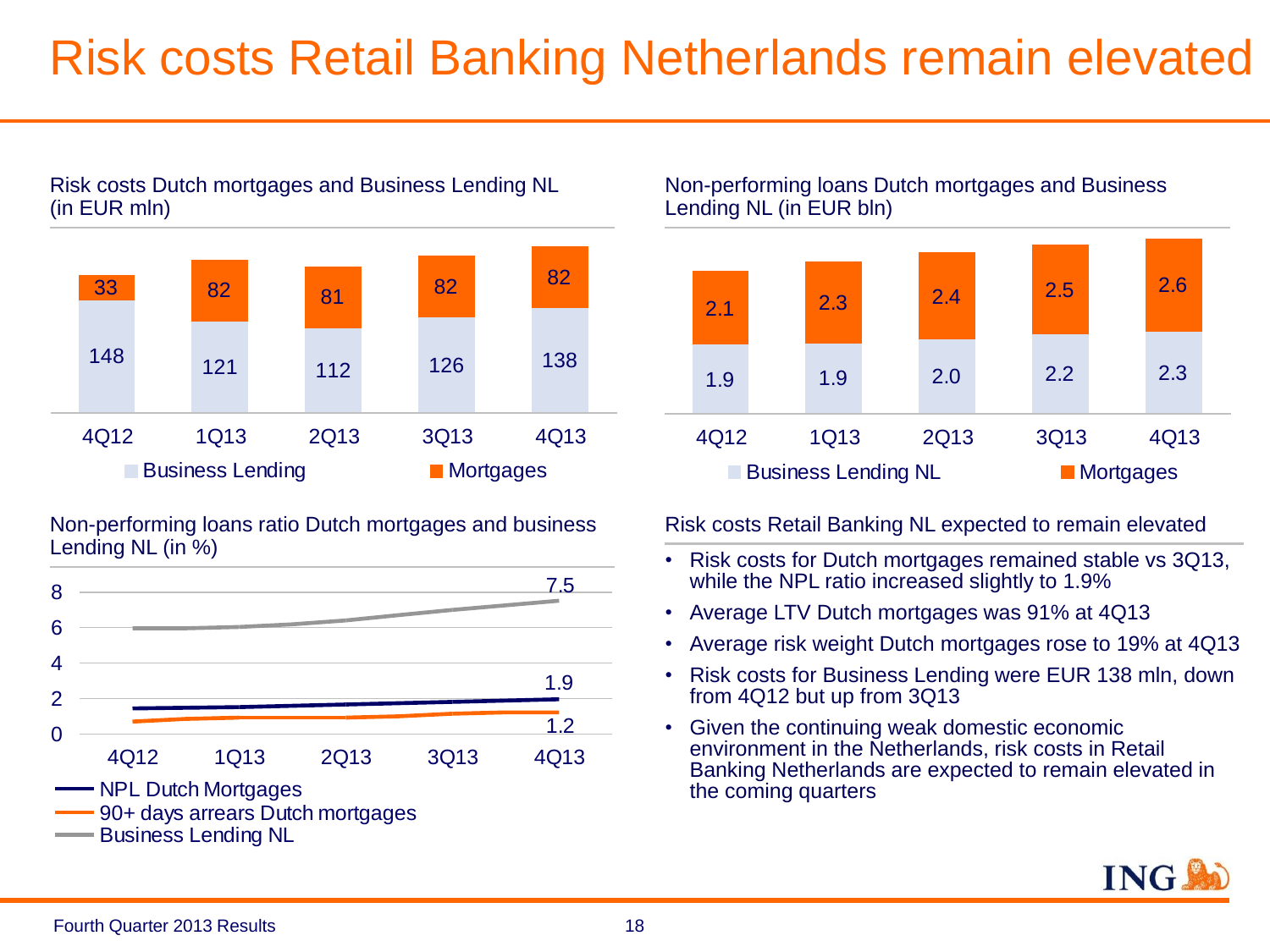## Risk costs Real Estate Finance further down



\* Credit outstandings

### Real Estate Finance portfolio by country of residence (31 Dec 2013)\* (in EUR bln)



- Risk costs for Real Estate Finance were EUR 71 mln, down from both 4Q12 and 3Q13.
- Risk costs were concentrated in Spain and the **Netherlands**
- Risk costs Real Estate Finance incorporate DNB's review on ING Bank's Commercial Real Estate portfolio
- Non-performing loans rose slightly by EUR 22 mln
- The NPL ratio increased to 10.7%, mainly due to a decline in credit outstanding

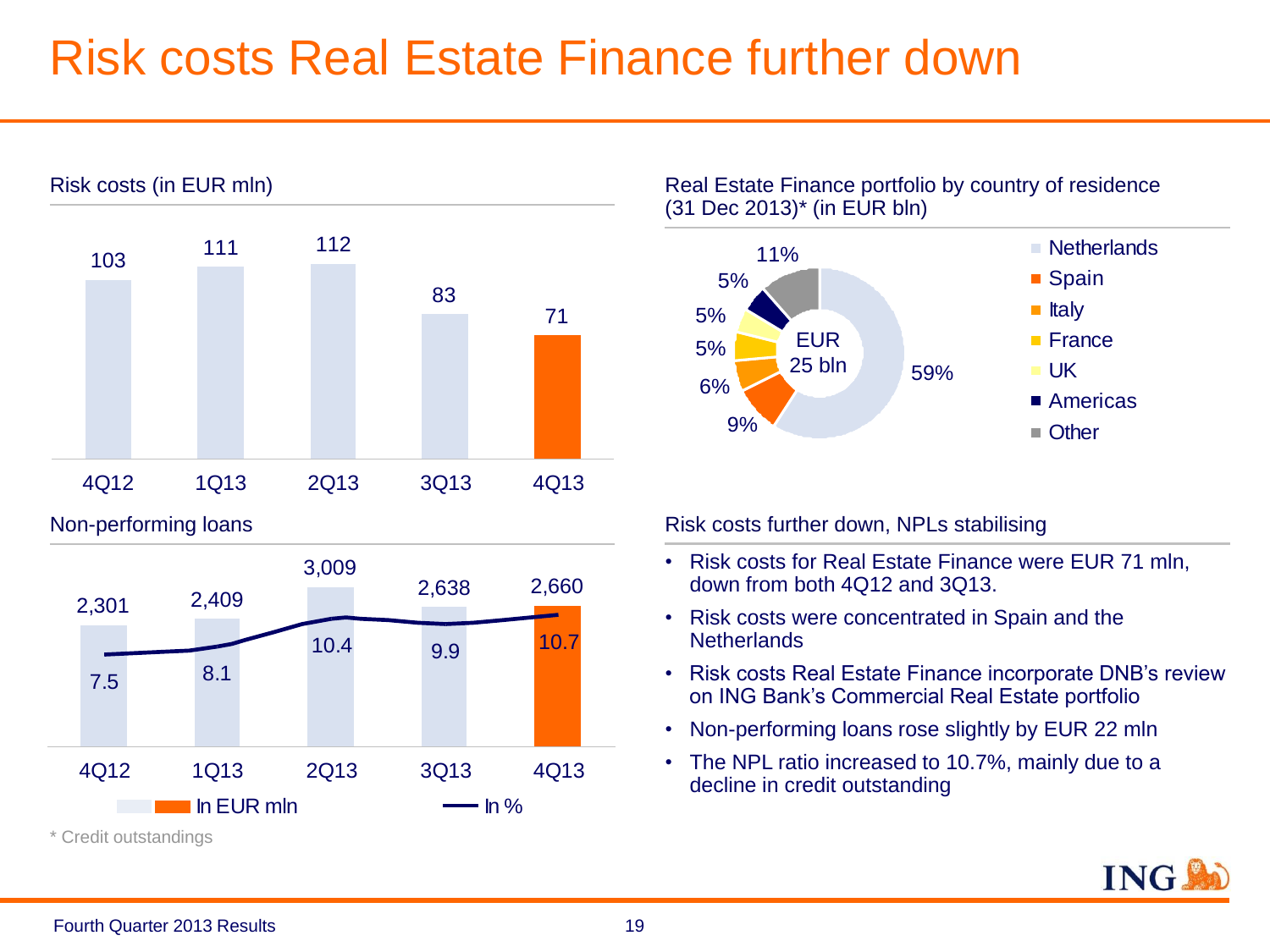## Capital position remains strong despite higher RWAs



- ING Bank's core Tier 1 ratio remains strong at 11.7%, despite dividend upstream to facilitate payment to the Dutch State and higher risk weighted assets, offsetting solid profitability.
- RWA increased to EUR 282.5 bln, largely resulting from lower cure and recovery rates, reflecting the economic environment, especially related to Dutch mortgages, SME clients in the Benelux and sovereign entities.
- CRD IV started on 1 January 2014, including the first tranche of the phased-in impact. Pro-forma impact at implementation is -90 bps, resulting in a pro-forma CRD IV core Tier 1 ratio of 10.8%
- The pro-forma core Tier 1 ratio on a fully-loaded basis is 10.0%
- ING Bank's organic capital generation\* has been strong, with an average increase of ~30 bps per quarter in the past 2 years

\* Capital increase in bps excluding the impact of divestments and dividend upstream (to facilitate State repayment or reduction double leverage)

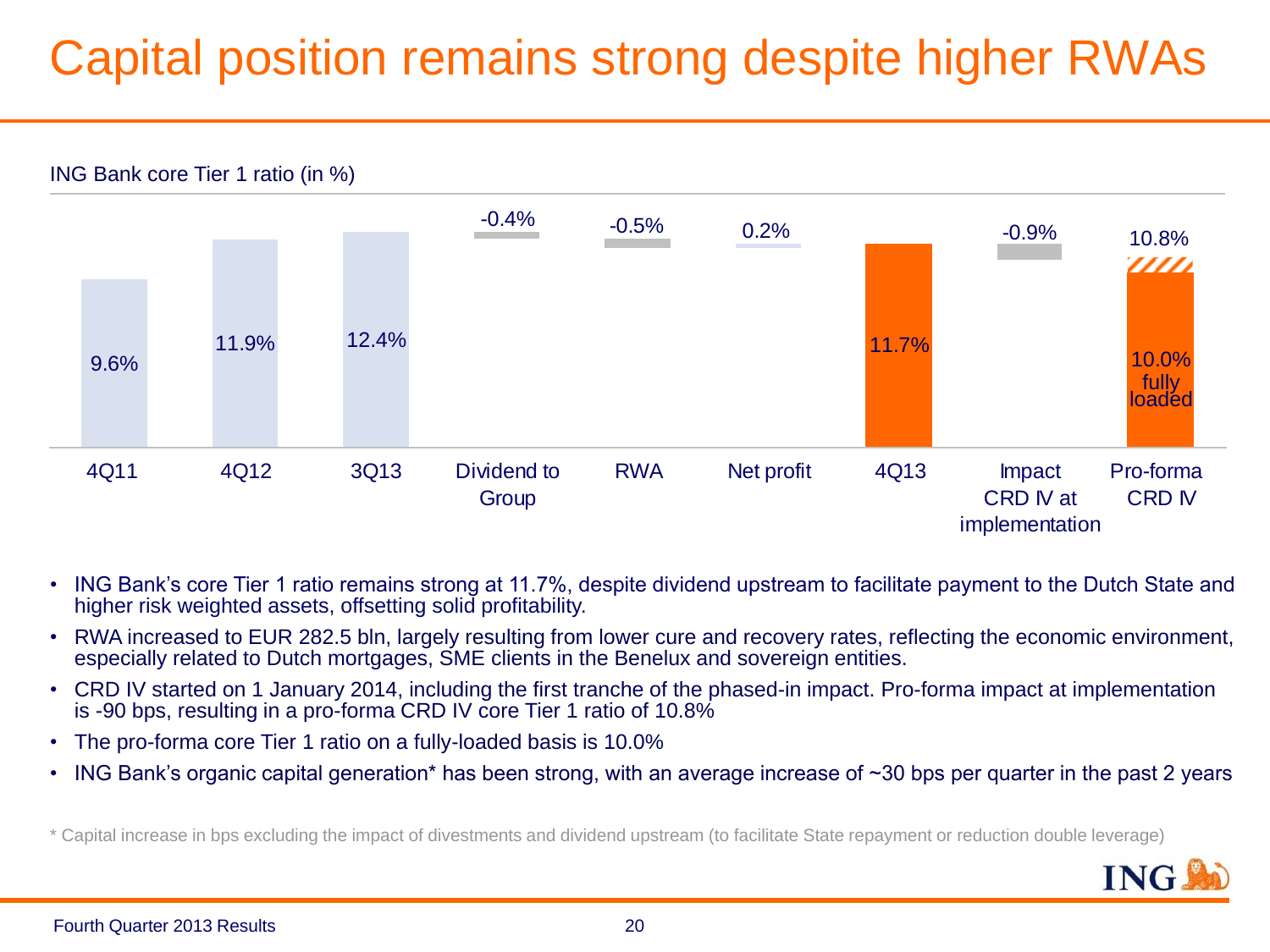## ING Bank is already meeting CRD IV requirements



### Strong retail deposit gathering ability and low Loan-to-Deposit ratio (in EUR bln)



### CRD IV ratios met

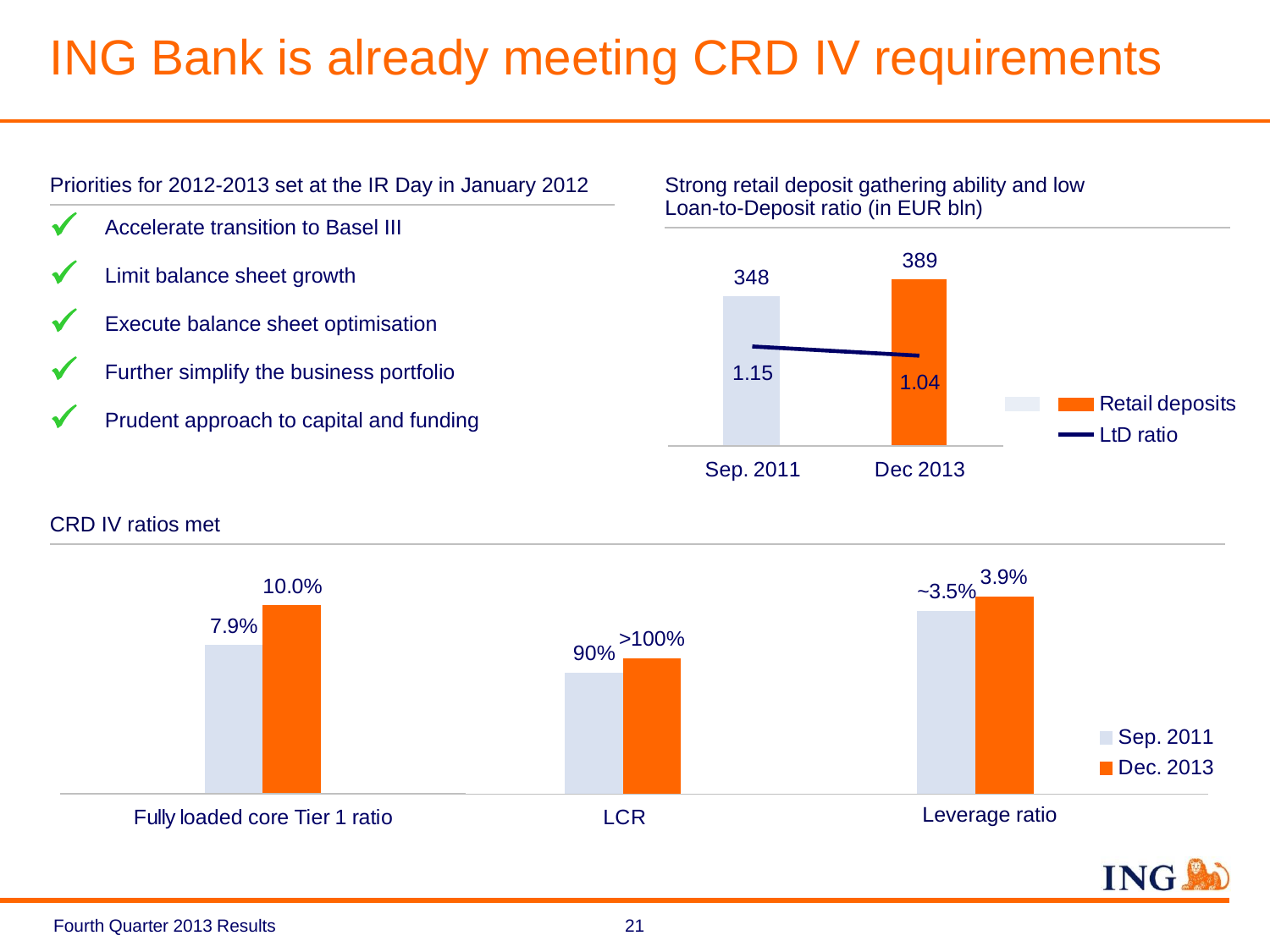# ING Insurance

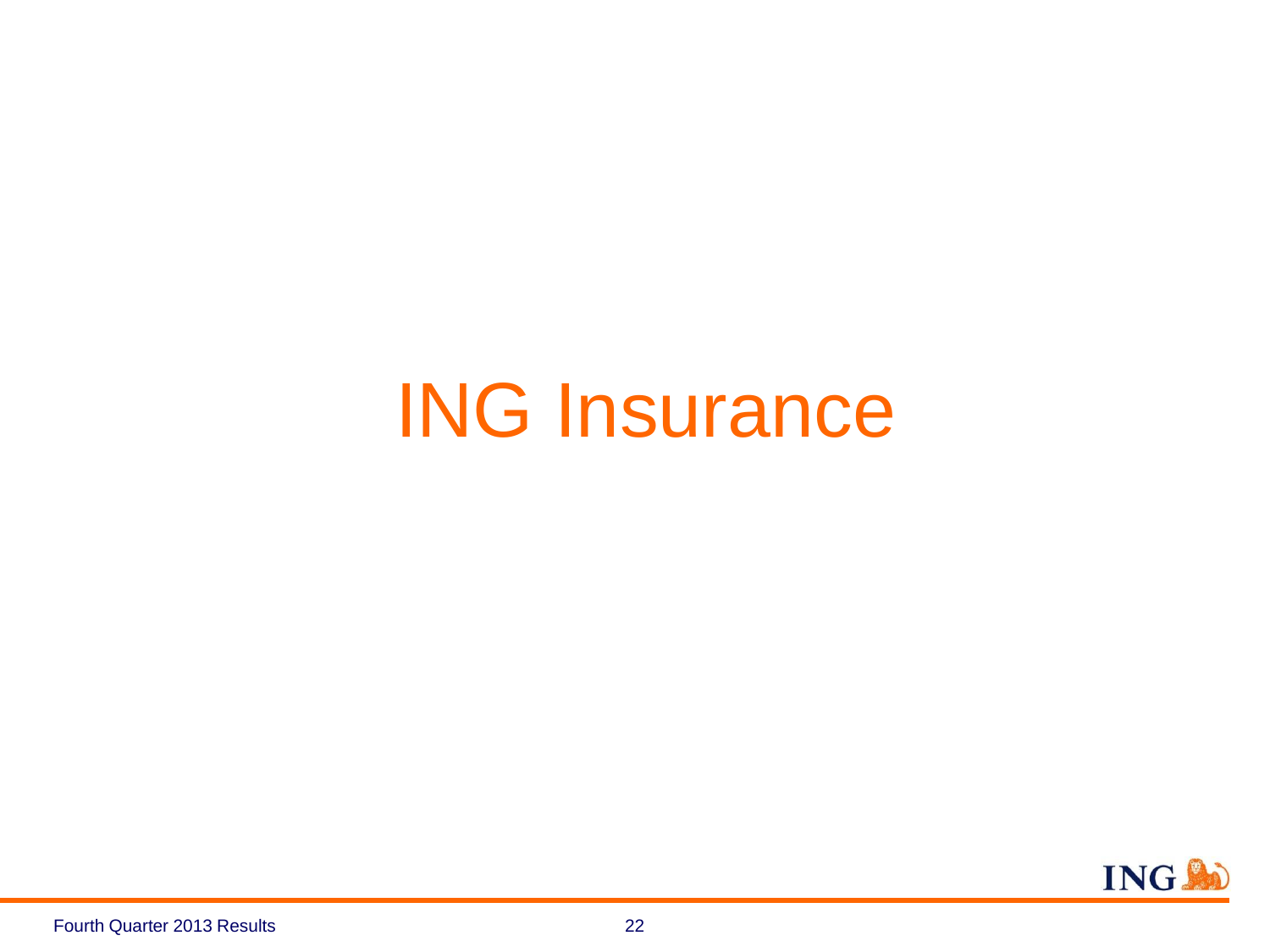## ING Insurance results ongoing business up from 4Q12

Operating result ongoing business (in EUR mln)



Result before tax (in EUR mln)



- The operating result for the ongoing business of ING Insurance improved to EUR 215 mln, up 20.0% vs 4Q12 at constant FX
- An improved performance in Netherlands Life, lower funding costs and lower corporate expenses in 'Other' were partly offset by lower P&C results in Netherlands Non-Life and a lower result for Insurance Europe
- The result before tax of EUR -428 mln reflects one-off charges to restore the reserve adequacy of the Japan Closed Block VA to the 50% confidence level and a refinement of the market interest rate assumption for the separate account pension business in Netherlands Life

### 39 102 <sup>27</sup> <sup>34</sup> <sup>61</sup> 159 131 131 108 140 90 164 109 130 90 4Q12 1Q13 2Q13 3Q13 4Q13  $\blacksquare$  Netherlands Life  $\blacksquare$  Insurance Europe **Sales** (APE, in EUR mln)

**Japan Life** 

- New sales (APE) rose 11.9% vs 4Q12 at constant FX
- Compared with 3Q13, APE grew 10.6% at constant FX, reflecting higher sales in both Netherlands Life and Insurance Europe, partially offset by seasonally lower sales in Japan Life

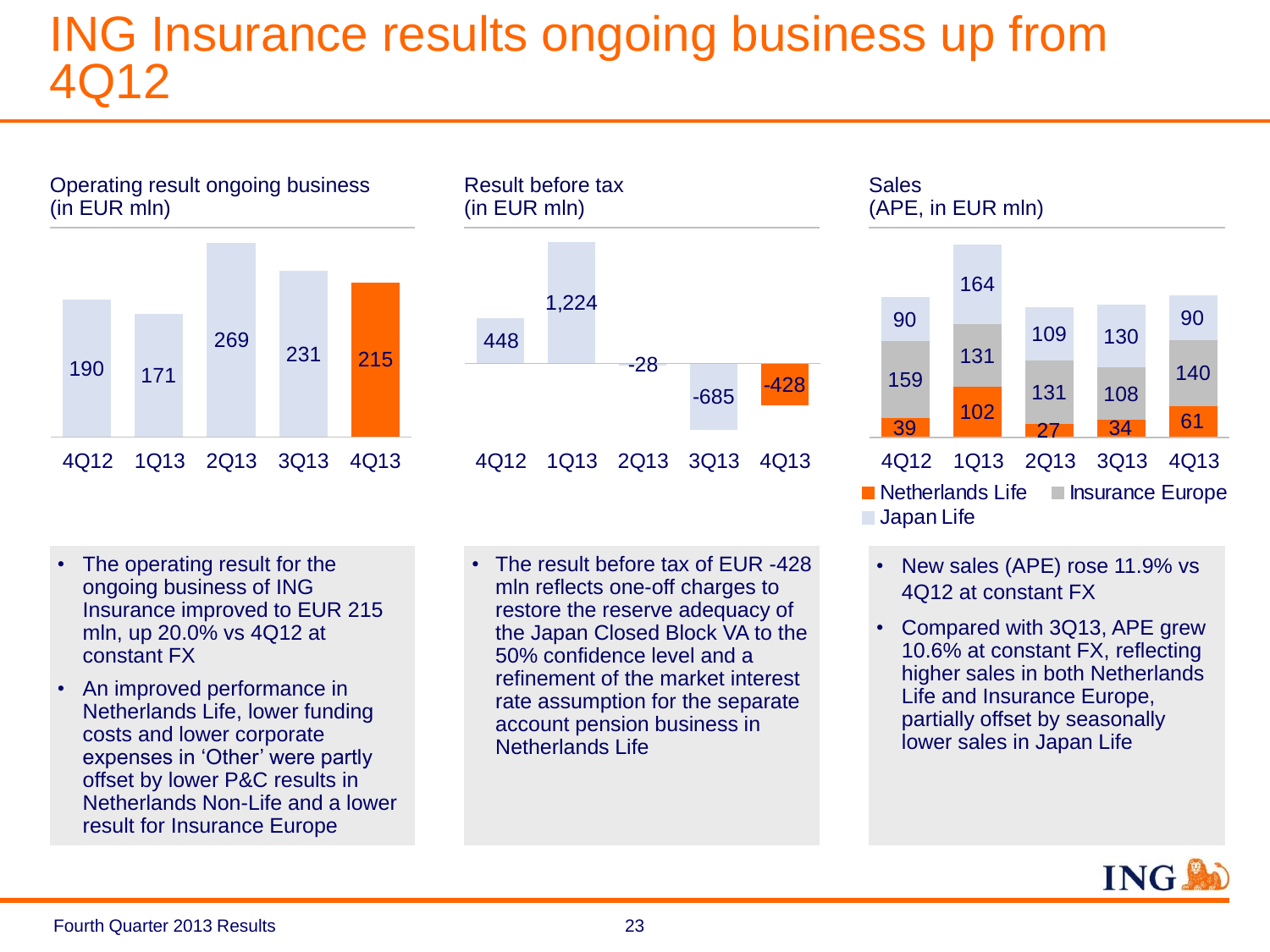### Netherlands Life results up on higher investment income and lower expenses



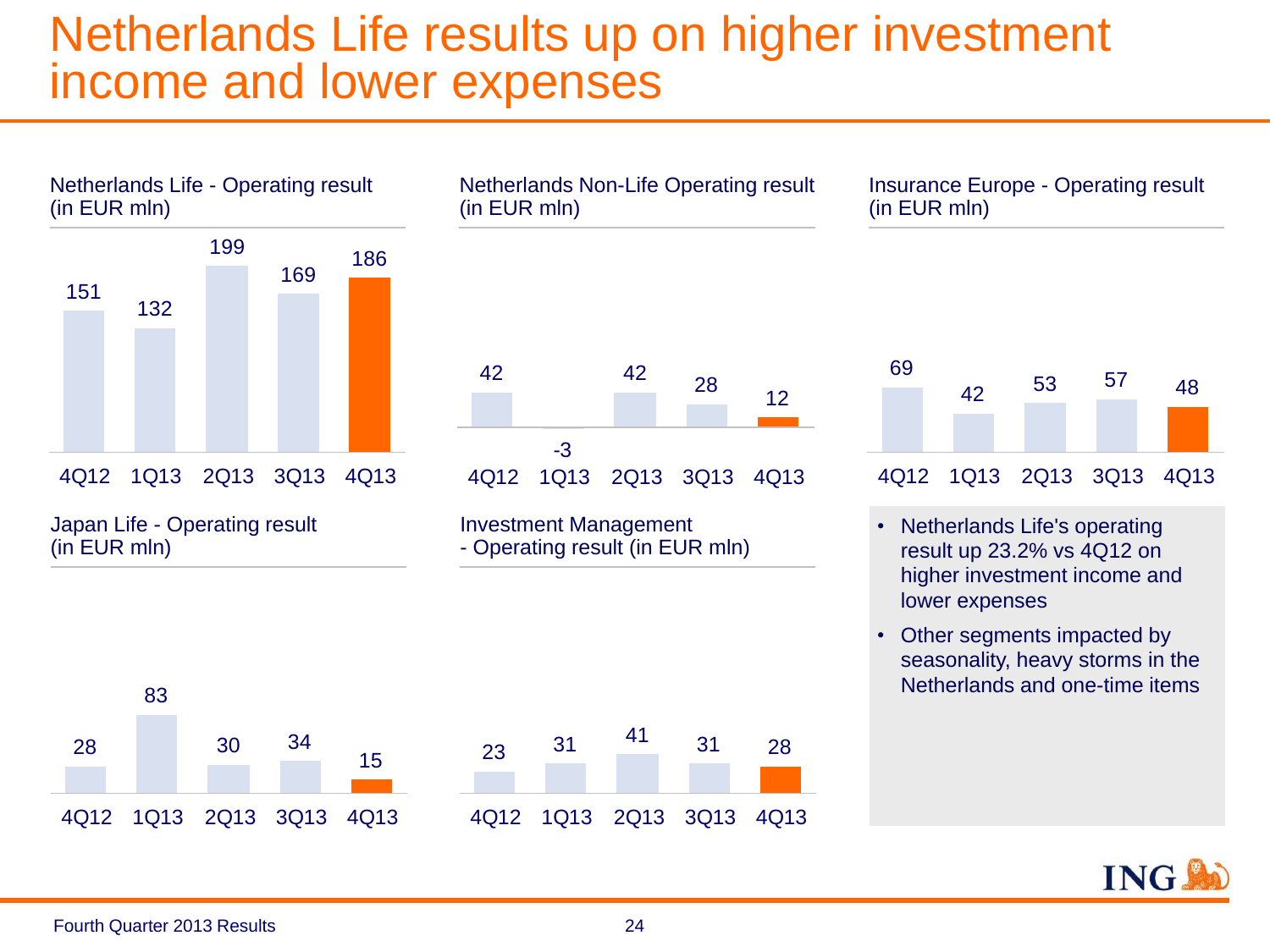## Administrative expenses were down from 4Q12



Administrative expenses ongoing business (in EUR mln)

- Administrative expenses for the ongoing businesses were EUR 462 million in 4Q13, down 0.6% from a year ago, despite higher pension costs and higher expenses as a result of the partial transfer of WUB to NN Bank
- Excluding currency effects, the WUB transfers to NN Bank and the higher pension costs, administrative expenses fell 6.8%, demonstrating the impact of the transformation programme in the Netherlands and strong cost control across all business lines
- Administrative expenses rose 6.0% from 3Q13, at constant FX, as 3Q13 benefited from the impact of a release in the holidays provision and lower VAT expenses, while 4Q13 included higher project and restructuring expenses

Transformation programme as announced in November 2012 is already yielding cost savings (in EUR mln)

|                      | Achieved by<br>end 2013 | <b>Expected by</b><br>end 2014 |
|----------------------|-------------------------|--------------------------------|
| <b>Cost savings*</b> | 138 mln                 | 200 mln                        |
| <b>FTE</b> reduction | 818 FTE                 | 1,350 FTE                      |



\* Run rate annual savings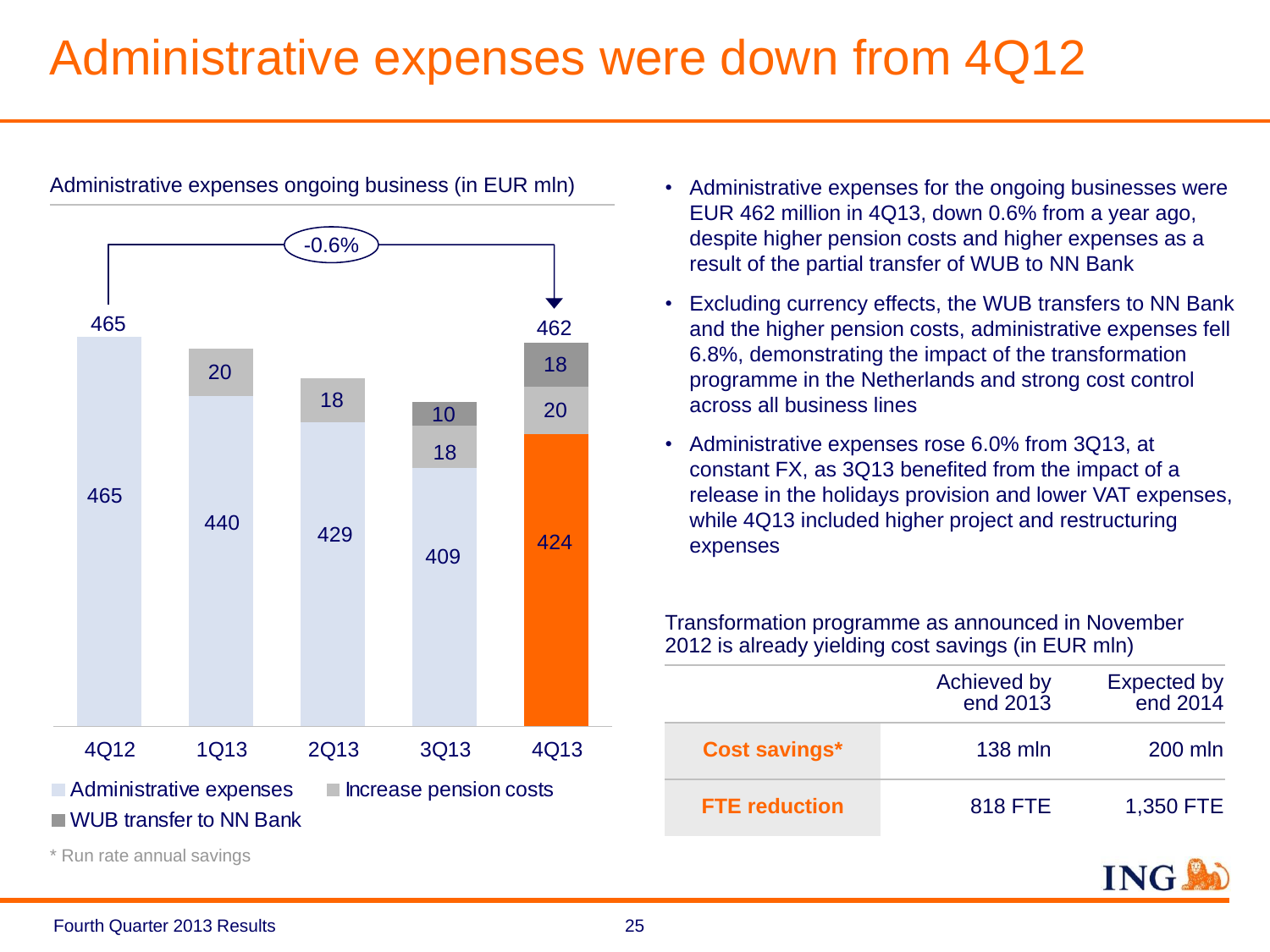## ING Insurance will continue to focus on improving capital generation and earnings

| <b>Netherlands Life</b><br><b>Netherlands Non-Life</b> | Leading position in Dutch life insurance*<br>• #3 in Dutch non-life insurance*                                                                                                         | Continued focus on cost reductions<br>$\bullet$<br>Gradual shift to higher return assets<br>$\bullet$<br>Underwriting and re-pricing actions to<br>restore Netherlands Non-Life profitability<br>Capital releases and de-risking of liabilities |
|--------------------------------------------------------|----------------------------------------------------------------------------------------------------------------------------------------------------------------------------------------|-------------------------------------------------------------------------------------------------------------------------------------------------------------------------------------------------------------------------------------------------|
| <b>Insurance</b><br><b>Europe</b>                      | Focused on life insurance and voluntary<br>pension                                                                                                                                     | Good margins, self-funded with strong cash<br>generation<br>Exposure to growth markets                                                                                                                                                          |
| <b>Japan</b><br>Life                                   | • #3 position in COLI**                                                                                                                                                                | Earnings and capital generator                                                                                                                                                                                                                  |
| <b>Investment</b><br><b>Management</b>                 | • EUR 174 bln AuM as of 4Q13                                                                                                                                                           | Focus on growing third party business<br>Capital generator                                                                                                                                                                                      |
| <b>Japan</b><br><b>Closed Block VA</b>                 | Portfolio projected to run-off relatively quickly<br>$\bullet$<br>(~90% expected to mature by end of 2019)<br>Actively managed and hedged on a market<br>$\bullet$<br>consistent basis | Releasing capital over time<br>$\bullet$                                                                                                                                                                                                        |

\* By GWP, source DNB; \*\*By APE, source ING Insurance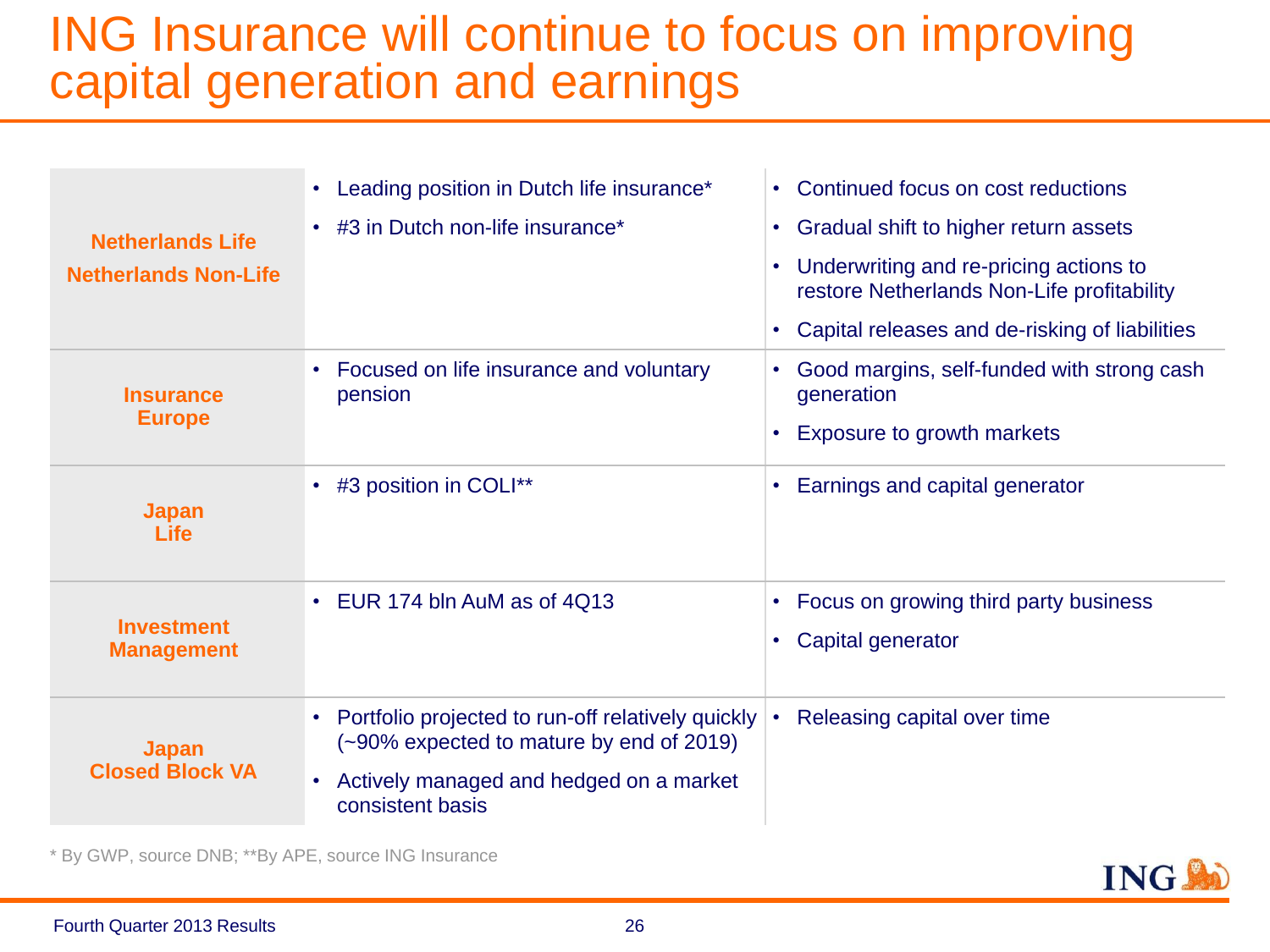# Wrap up

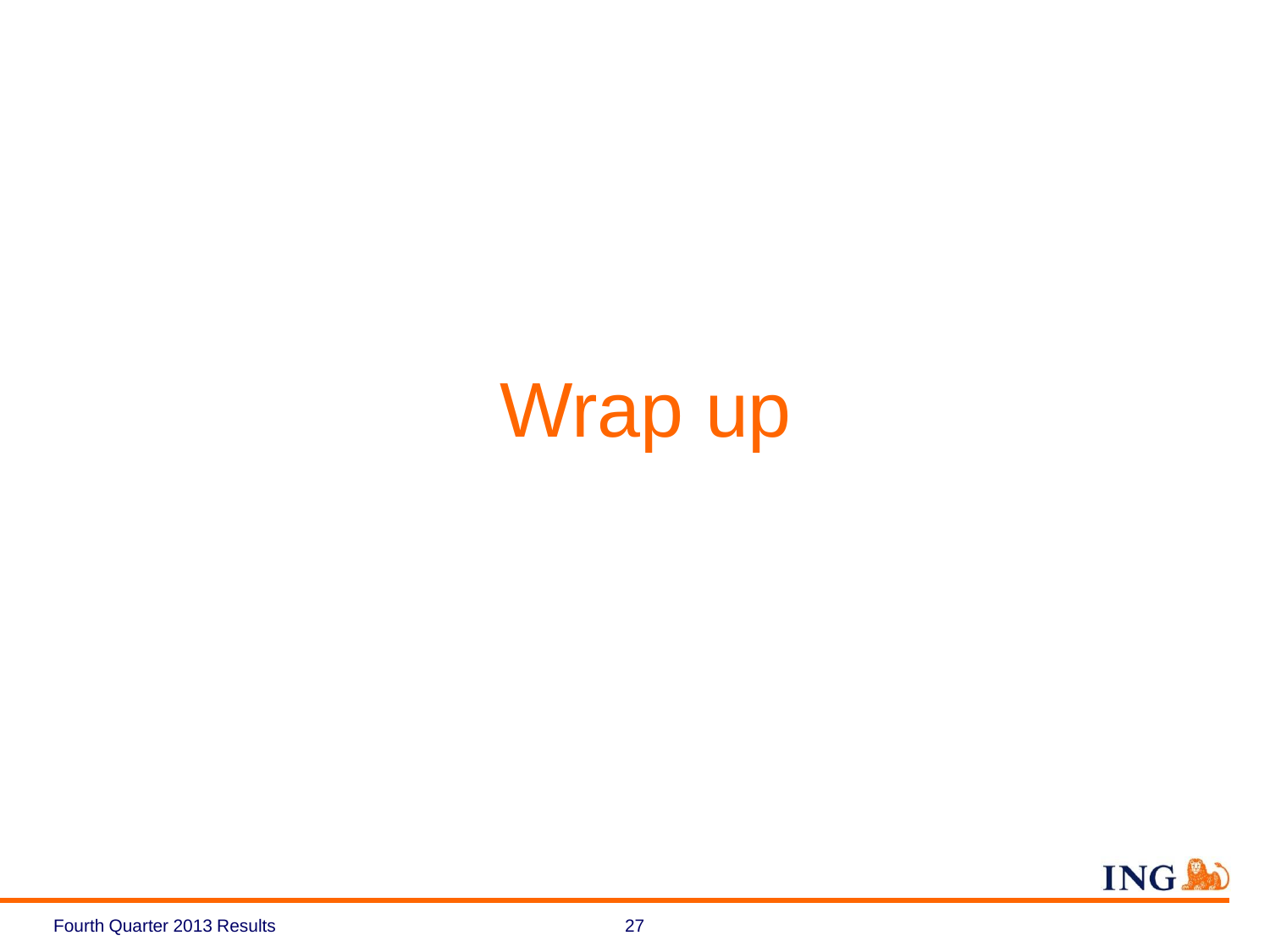## Wrap up

- ING advanced further into end phase of restructuring
	- State support further reduced and IABF unwound
	- Further progress on divestment Insurance and Investment Management
	- ING Insurance on track in preparations for intended IPO in 2014
- Group posted an underlying net profit of EUR 405 mln
- Bank posted another solid quarter, with a pre-tax result of EUR 904 mln compared with EUR 283 mln in 4Q12, supported by an increase of the net interest margin to 145 bps
- The operating result of the ongoing business of ING Insurance was EUR 215 mln, primarily reflecting improved performance in Netherlands Life and lower funding costs

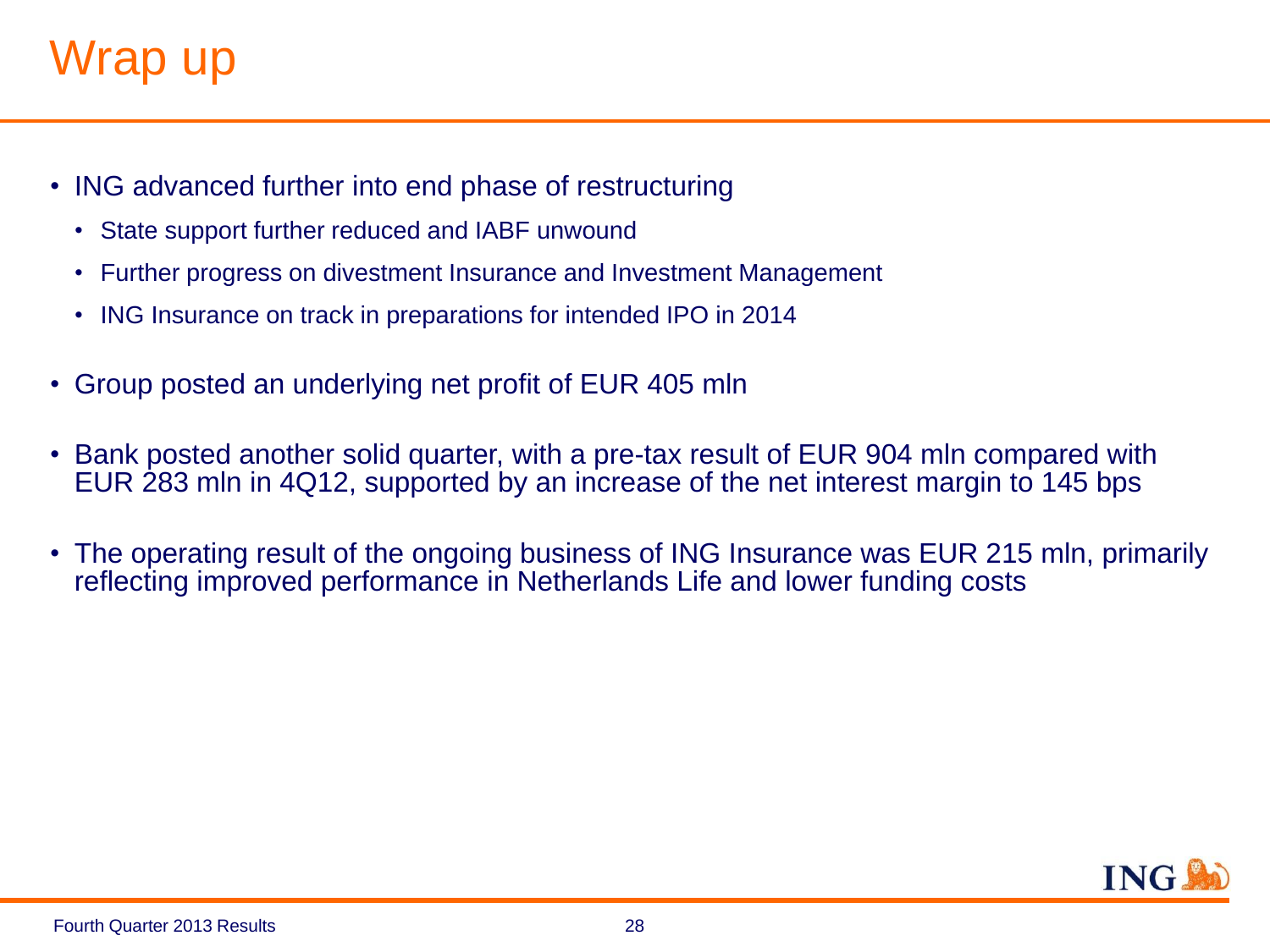# Appendix

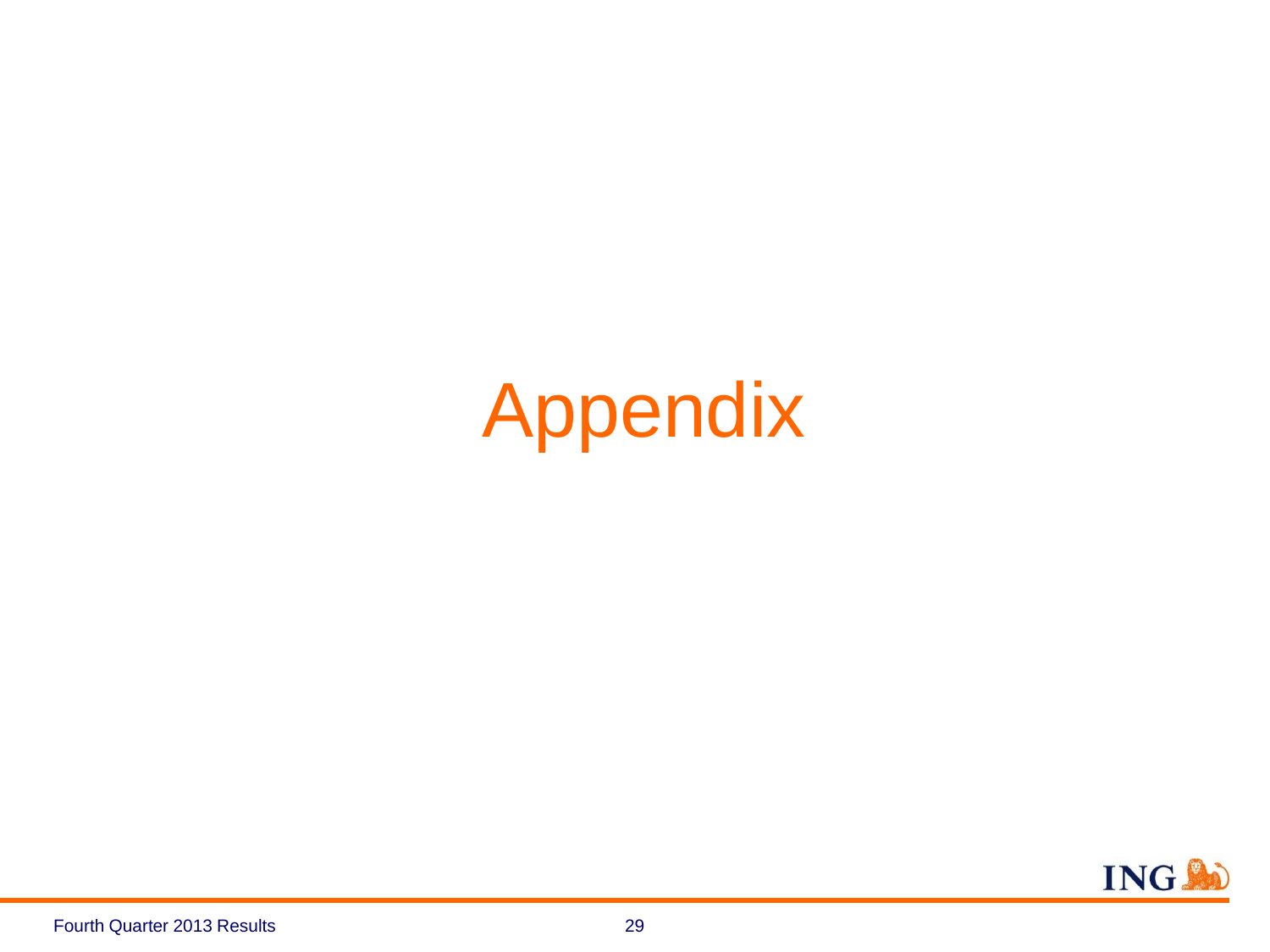### Pro-forma ING Group capital structure at 31 December 2013

|                 |     |                |             | Pro-forma - ING Group 31 December 2013 |                |                        |                |                    |                  |     |
|-----------------|-----|----------------|-------------|----------------------------------------|----------------|------------------------|----------------|--------------------|------------------|-----|
|                 |     |                |             | <b>ING Bank</b>                        |                | 32 Equity              | 44             |                    |                  |     |
|                 |     |                |             | <b>ING Insurance</b>                   | 14             | Minority Interest U.S. | $\overline{4}$ |                    |                  |     |
|                 |     |                |             | ING U.S.                               | 10             | CT1 securities         | $\overline{2}$ |                    |                  |     |
|                 |     |                |             | <b>Hybrids</b> <sup>B</sup>            | 5 <sup>1</sup> | <b>Core Debt</b>       | 5              |                    |                  |     |
|                 |     |                |             | <b>Hybrids</b>                         | $\overline{2}$ | <b>Hybrids</b>         |                |                    |                  |     |
|                 |     |                |             |                                        | 64             |                        | 64             |                    |                  |     |
|                 |     |                |             |                                        |                |                        |                |                    |                  |     |
|                 |     |                |             |                                        |                |                        |                |                    |                  |     |
| <b>ING Bank</b> |     |                |             | ING Insurance (ING V) consolidated     |                |                        |                | Insurance ING U.S. |                  |     |
| <b>RWA</b>      | 283 | Equity         | 32.0        | Netherlands Life                       | 9.9            | Equity                 | 13.5           |                    | Equity           | 5.5 |
|                 |     | <b>Hybrids</b> | $5^{\circ}$ | Netherlands Non-Life                   | 0.7            | <b>Hybrids Group</b>   | 2.4            |                    | Equity 3rd party | 4.4 |
|                 |     |                |             | Europe                                 | 1.9            | <b>Hybrids Ins</b>     | 0.5            |                    |                  |     |
|                 |     |                |             | Japan Life                             | 1.3            | Financial debt         | 1.0            |                    |                  |     |
|                 |     |                |             | Japan Closed Block VA*                 | 1.0            |                        |                |                    |                  |     |
|                 |     |                |             | <b>IIM</b>                             | 0.4            |                        |                |                    |                  |     |
|                 |     |                |             | Other                                  | 1.4            |                        |                |                    |                  |     |
|                 |     |                |             | Cash                                   | 0.8            |                        |                |                    |                  |     |
|                 |     |                |             |                                        | 17.4           |                        | 17.4           |                    |                  |     |

• Pro-forma capital structure reflects the EUR 0.2 bln after-tax impact of the move to FV accounting on the Japan VA DB reserves in 1Q14, EUR 0.6 bln subordinated loan provided by ING Insurance to NN Life in 1Q14, the impact of the pension agreement in 1Q14 and the EUR 0.1 bln proceeds from the announced sales of BoB Life and IM Taiwan

\* Japan Closed Block VA includes ING Re Japan

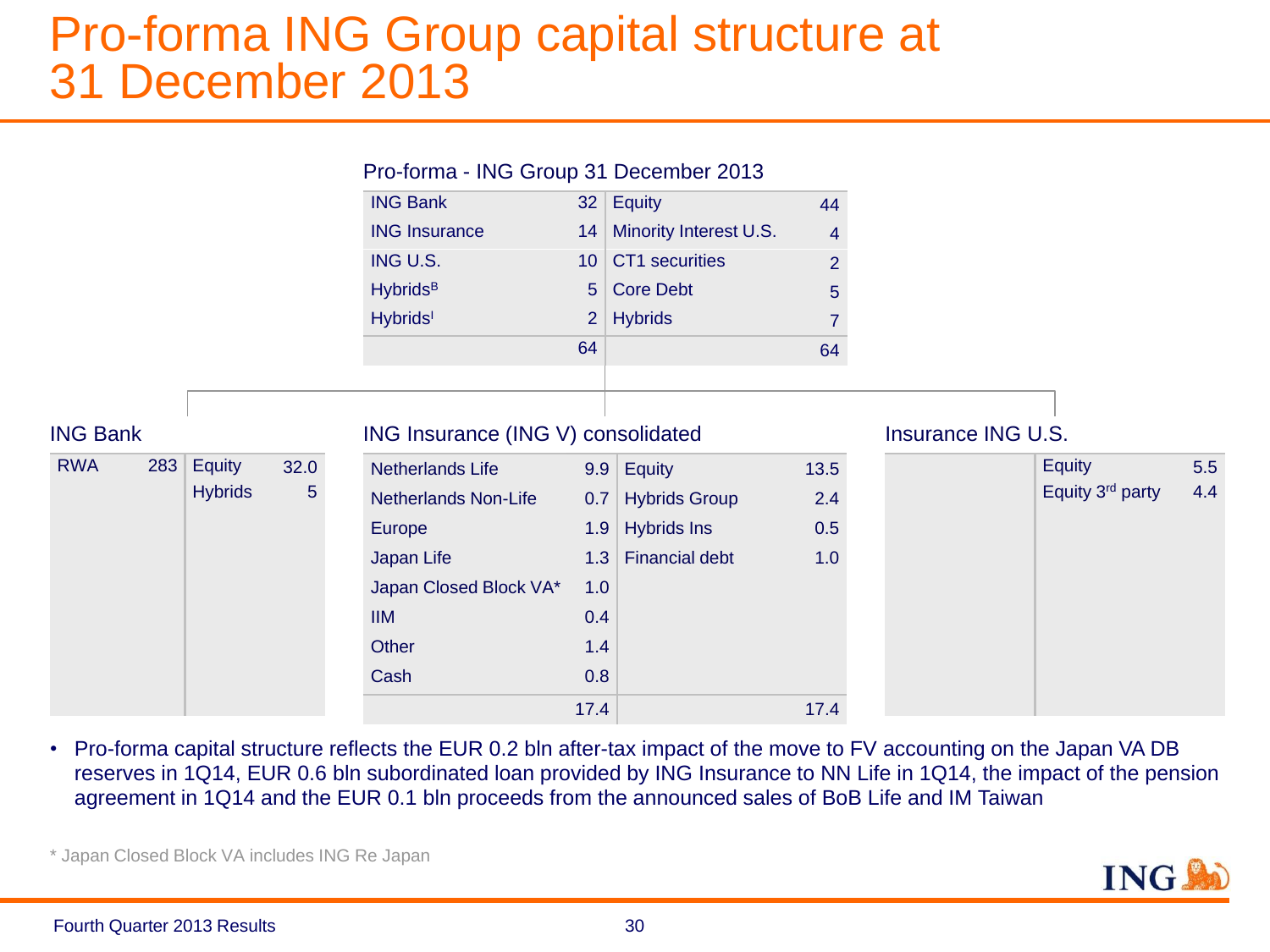## Pro-forma CRD IV core Tier 1 ratio fully-loaded 10.0%

|                                            | <b>Core Tier</b><br>1 capital | <b>RWAs</b> | CT <sub>1</sub><br>ratio |
|--------------------------------------------|-------------------------------|-------------|--------------------------|
| 31 Dec 2013                                | 33.1                          | 282.5       | 11.7%                    |
| <b>Impact Basel III RWAs</b>               |                               | $+18.5$     |                          |
| <b>Deduct minorities</b>                   | $-0.1$                        |             |                          |
| Defined benefit pension fund assets        | $-0.1$                        |             |                          |
| Intangibles                                | $-0.1$                        |             |                          |
| <b>DTA</b>                                 | $-0.1$                        |             |                          |
| Other                                      | $-0.1$                        |             |                          |
| Basel III impact (phased-in impacts 2014)  | 32.6                          | 301.0       | 10.8%                    |
| Defined benefit pension fund assets        | $-3.1$                        |             |                          |
| Intangibles                                | $-0.4$                        |             |                          |
| <b>DTA</b>                                 | $-0.2$                        |             |                          |
| Other (including minorities)               | $-0.9$                        |             |                          |
| Revaluation reserve debt securities        | $+0.8$                        |             |                          |
| Revaluation reserve equity securities      | $+1.0$                        |             |                          |
| Revaluation reserve real estate own use    | $+0.3$                        |             |                          |
| Pro-forma core Tier 1 ratio (fully loaded) | 30.1                          | 301.0       | 10.0%                    |

### CRD IV core Tier 1 ratio

- CRD IV started on 1 January 2014, including the first tranche of the phased-in impact.
- Pro-forma impact at implementation is -90 bps, resulting in a pro-forma CRD IV core Tier 1 ratio of 10.8%
- The pro-forma core Tier 1 ratio on a fully-loaded basis is 10.0%

Pension agreement will have an impact of -20 bps on the fully loaded CT1 ratio

- The pro-forma expected negative impact of the pension agreement is ~100 bps in 1Q14 on the phased-in CT1 ratio
- The expected negative impact on the Bank's pro-forma fully loaded core Tier 1 ratio is ~20 bps in 1Q14 as the pension asset and the so called corridor were already to be fully deducted from capital under CRR/CRD IV

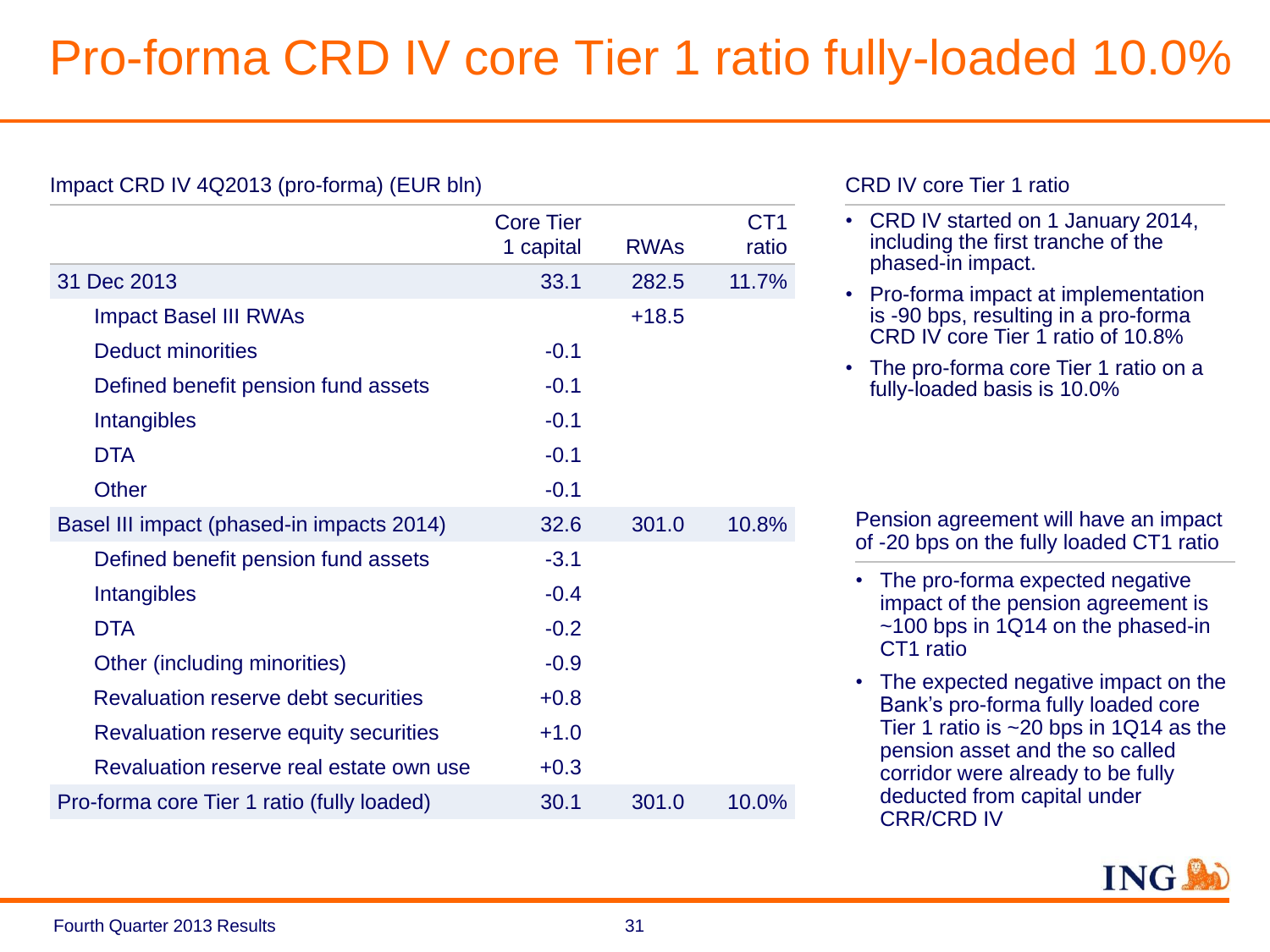## Short-term funding reduced while growing long-term funding and deposits



\* Adjusted for main divestments and transfer to NN Bank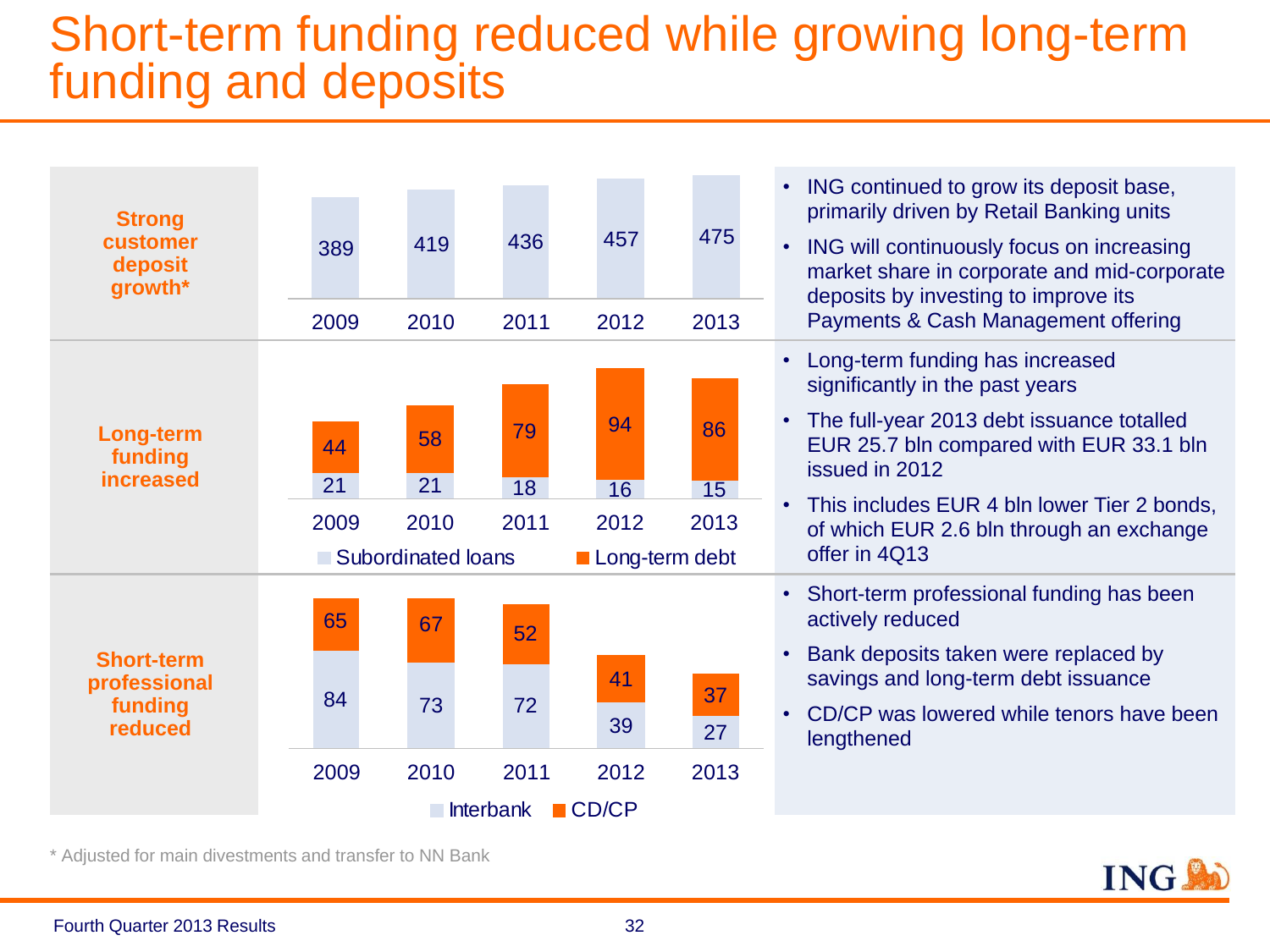### Early signs of stabilisation Dutch economy and housing market



Dutch Purchasings Managers Index (PMI) rose to 57.0 in

Dutch unemployment rate (%) has remained stable at around 7% in the past 6 months



### Dutch consumer confidence\* Dutch house prices in 4Q13 down 1.1% y-o-y\*\*